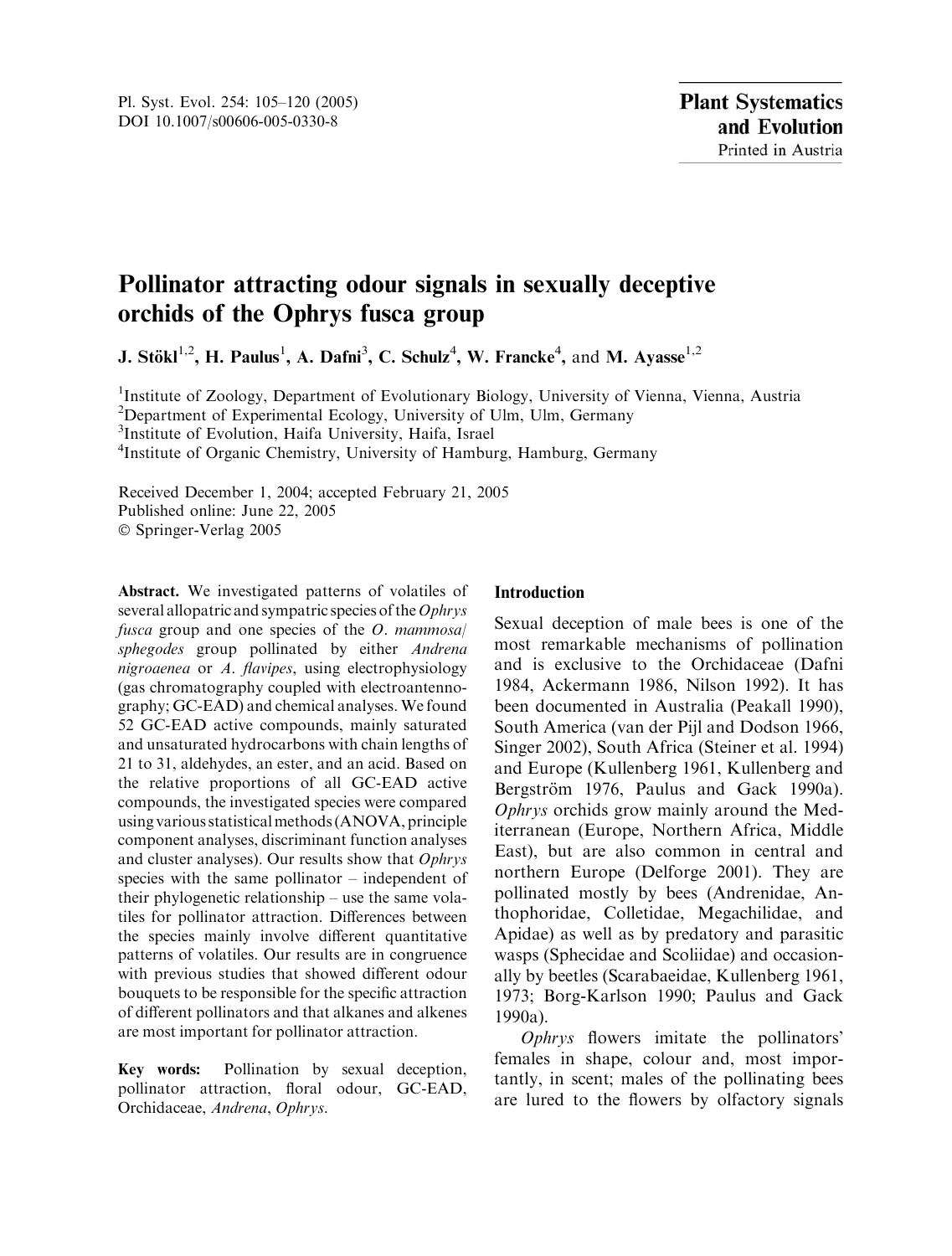and optical cues. Once the male lands on a flower, close-range semiochemicals elicit sexual behaviour similar to that released by the female's sex-pheromone, and the males try to copulate with the flower labella (Kullenberg 1961). This phenomenon was first described by Pouyanne (1917) and is a classical example of odour communication, which is reasonably well understood today (Bergström 1978; Schiestl et al. 1999, 2000; Ayasse et al. 2000, 2003). Pollination in Ophrys is usually highly specific, with only a single pollinating species visiting each Ophrys species. Only in rare cases is pollination performed by a few closely related species (Kullenberg 1961, 1973; Paulus and Gack 1986, 1990a, 1994). The highly specific Ophrys–pollinator relationship represents the main mechanism of reproductive isolation between the often intercrossable Ophrys species (Bergström 1978, Ehrendorfer 1980, Paulus and Gack 1990a).

The complex species-specific bouquets of semiochemicals released by Ophrys flowers often consist of more than 100 different volatile compounds (Borg-Karlson et al. 1985, 1987; Ayasse et al. 2000). Several investigations have shown that only certain subsets of all the compounds produced by Ophrys flowers are important to release pseudocopulatory behaviour in the males (Kullenberg and Bergström 1976; Tengö 1979; Borg-Karlson 1990; Schiestl et al. 1999, 2000; Ayasse et al. 2003). Schiestl et al. (1999) found that only 14 compounds of the Ophrys sphegodes bouquet, namely alkanes and alkenes, are responsible for releasing copulation attempts in Andrena nigroaenea males. These 14 compounds were found in similar proportions both in extracts of the O. sphegodes flower labella and in cuticle surface extracts of virgin pollinator females. In the orchids O. fusca and O. bilunulata Schiestl and Ayasse (2002) showed that only slight differences in the relative proportions of alkanes and alkenes induce species-specific attraction of pollinators, while almost all the compounds are produced by both species.

In this study, we investigated five species of the O. fusca-complex (Delforge 2001, Foelsche

and Foelsche 2001). The name O. fusca Link s.l. was originally used for only one species in the whole Mediterranean basin, but more detailed investigations showed that there are at least 29 species, some of them difficult to distinguish by morphological traits (Delforge 2001, Paulus 2001). In these species, genetic isolation is mediated by different pollinator species. Plants flower in spring and usually bear two to six flowers.

Many species of the  $O$ . fusca-group are pollinated by males of *Andrena* bees. A. nigroaenea and A. flavipes are two of the most common species of this genus. Both species occur sympatrically, and females nest in sandy soil. A. flavipes is bivoltine with one generation in spring and a second generation in late summer (Schmid-Egger and Scheuchl 1997). In their search for females, males of both species patrol along typical landmarks and around the nests of the females (Westrich 1989).

Three of the investigated species, O. bilunulata Risso, O. israelitica Baumann & Künkele and *O. africana* G. & W. Foelsche, are pollinated by A. flavipes Panzer (Paulus 2001). O. bilunulata was described to occur in the whole Mediterranean basin, but in the present literature, it is split into several species with distinct distributions (Delforge 2001): O. africana, O. leucadica Renz, O. funerea Viviani and O. obaesa Lojacono; the name O. bilunulata is currently only used for plants that occur in the northwestern Mediterranean basin (Paulus 1988, 2001). Furthermore, according to morphometric analyses of the flowers, *O. africana* is supposed to be identical with O. gazella (Tunesia) and O. caesiella (Malta) (Foelsche and Foelsche 2004). Consequently, all of them should be placed as geographical subspecies of O. bilunulata. Unfortunately, the whole Ophrys-systematics and, above all, nomenclature differ greatly according to different authors (Renz 1929; Baumann and Künkele 1982, 1986, 1988; Delforge 2001; Paulus 2001). Two investigated species, *O. fusca* and *O. sitiaca* Paulus, C. & A. Alibertis are pollinated by A. nigroaenea Kirby (Paulus 2001). We also investigated  $O$ . herae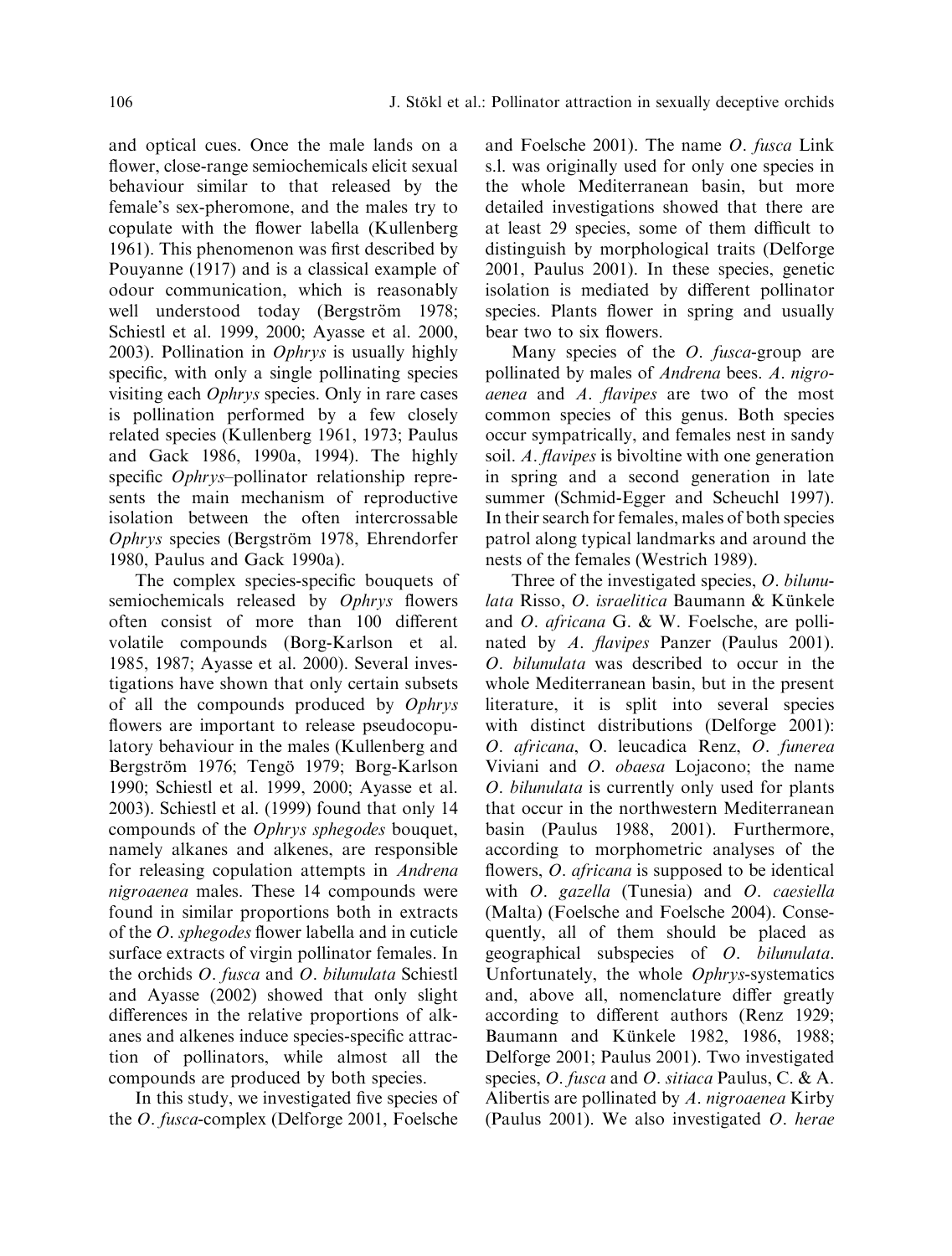Hirth & Spaeth, which is part of the O. mammosa/sphegodes-group in Greece (Delforge 2001). O. herae is pollinated by A. nigroaenea, but it places the pollinia on the head of the pollinator, while all species of the O. fusca-group place their pollinia on the tip of the bees' abdomen. Therefore it can co-occur sympatrically with  $O$ . fusca and  $O$ . sitiaca without risk of hybridisation.

Except for two species (Schiestl and Ayasse 2002), it is unknown whether allopatrically occurring Ophrys species that have the same pollinator also use the same compounds for pollinator attraction. Using electrophysiological methods in combination with gas-chromatography (GC-EAD), as well as gas chromatography in combination with mass spectrometry (GC-MS), we compared the GC-EAD active volatile signals of allopatrically and sympatrically occurring Ophrys species visited by identical pollinator species.

The objectives of this study were to determine:

1) whether Ophrys species with the same pollinator use the same volatile compounds in quantitatively identical blends to attract their pollinators; 2) how the blends of volatiles differ among Ophrys species that have different pollinators; 3) whether the chemical composition of volatiles can provide information on the phylogenetic relationship between the species in the O. fusca group.

#### Materials and methods

Sample collection. Ophrys plants were collected at four different sites (Table 1). Single floral labella were extracted in either  $500$  or  $1000$   $\mu$ l pentane (depending on the size of the labellum) for 48 h, after which the labella were removed and the extract samples stored in the freezer at  $-20^{\circ}$ C. Before chemical analyses, the samples were concentrated to 70  $\mu$ l, and 1  $\mu$ g octadecane (C18) was added to each sample as internal standard.

Males of A. nigroaenea and A. flavipes were collected at the Institute of Zoology in Vienna and near Oberweiden in Lower Austria.

Gas chromatography and Electrophysiology (GC-EAD). Gas chromatography with electroantennographic detection (GC-EAD) was used to detect which of the volatile chemicals of the Ophrys flowers are perceived by the male bee's antennae. For each EAD the tip of an excised antenna was cut off and the antenna mounted between two glasselectrodes filled with insect ringer. The electrode at the antenna's base was grounded via an Ag-AgCl wire and the electrode at the tip of the antenna was connected via an amplifier to a signal interface board (Syntech, Hilversum, Netherlands) of a PC. One µl of the extract was injected splitless into a gas chromatograph HP6890 (Hewlett-Packard, Palo Alto, CA) at  $50^{\circ}$ C. After 1 min the split valve was opened and the temperature increased by  $10^{\circ}$ C  $\min^{-1}$  up to 310°C. The GC was equipped with a DB5 capillary column  $(30m \times 0.32mm)$  i.d. J&W) and a FID, and helium served as the carrier gas. The effluent was split (variable outlet splitter (SGE, Darmstadt, Germany); split ratio FID:EAD=1:3) and the outlet for the EAD was placed in a cleaned and humidified airflow that was directed over the male bee's antenna. The outlet was heated  $(310^{\circ}C)$ to avoid condensation of the effluent in the cooler airflow. EAD and FID signals were recorded simultaneously on a PC running a GC-EAD program (Syntech, Hilversum, Netherlands).

GC-EAD runs were obtained with O. sitiaca and O. herae using antennae of A. nigroaenea, and

Table 1. Investigated *Ophrys* species with their corresponding pollinators, and sample collection information

| <b>Species</b> | Pollinator    | Sample Site | Date      |    |
|----------------|---------------|-------------|-----------|----|
| O. fusca       | A. nigroaenea | Majorca     | Feb. 1998 |    |
| O. sitiaca     | A. nigroaenea | Crete       | Feb. 2001 | 15 |
| O. bilunulata  | A. flavipes   | Majorca     | Mar. 1998 | 13 |
| O. africana    | A. flavipes   | Tunisia     | Feb. 1996 |    |
| O. israelitica | A. flavipes   | Israel      | Mar. 2001 | 13 |
| O. herae       | A. nigroaenea | Crete       | Feb. 2001 |    |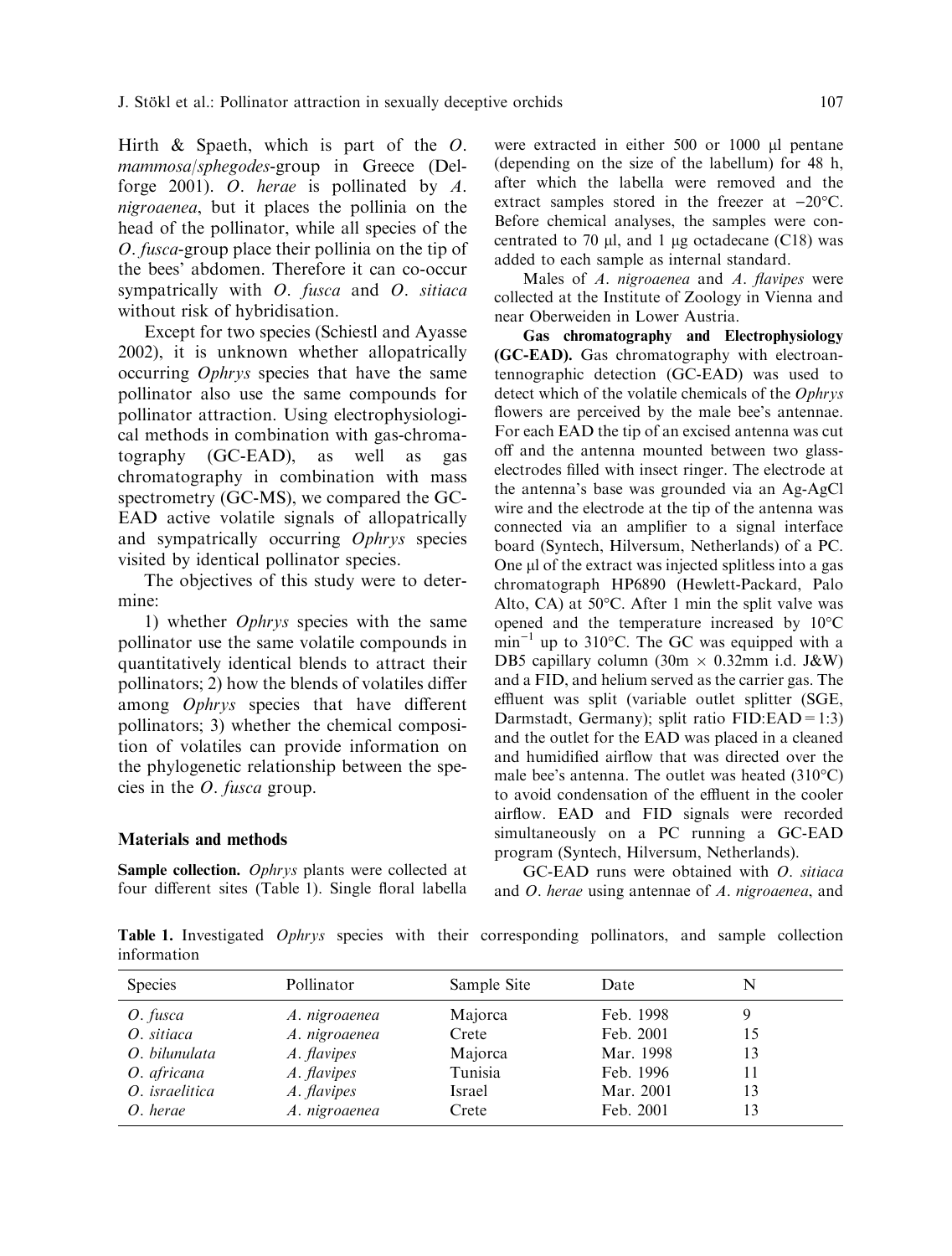with *O. israelitica* using antennae of *A. flavipes*. For each Ophrys species, approximately 10 runs were performed. EAD peaks were termed ''active'' when they could be recorded in at least 50 percent of the runs at exactly the same retention time. GC-EAD active compounds were identified by performing GC-EAD runs using reference substances based on GC-MS analysis (with samples of O. sitiaca and O. herae). Absolute amounts of the biologically active compounds were calculated using HP Chem-Station software (Hewlett-Packard, Palo Alto, CA). The electrophysiologically active compounds of O. fusca and O. bilunulata have already been described by Schiestl and Ayasse (2002).

Gas chromatography (GC). The Ophrys labella extracts were analysed using a HP5890 Series II gas-chromatograph (Hewlett-Packard, Palo Alto, CA), equipped with a DB5 capillary column (30 m \* 0.32 mm i.d.) and helium as the carrier gas. One  $\mu$ l of the sample was injected splitless at 120 °C. After 1 min the split valve was opened and temperature increased by  $4^{\circ}$ C min<sup>-1</sup> up to 290 $^{\circ}$ C.

Structure elucidation of individual compounds was based on GC-MS analysis (VG70/250 SE instrument, Vacuum Generators, Manchester, England, linked to a HP 5890 gas chromatograph; condition as mentioned above). Mass spectra were compared with those reported in the literature (Mc Lafferty and Stauffer 1989) and gas chromatographic retention times (coinjection) with those of authentic reference samples. Double bond positions in unsaturated compounds were assigned according to Buser et al. (1983) and Dunkelblum et al. (1985).

Statistics. Statistical analyses were conducted according to Ayasse et al. (2000). To determine possible differences and similarities between species or groups of species visited by different pollinators, we used relative proportions of the GC-EAD active compounds. Statistical analyses were performed with arc-sinus transformed data and four datasets, namely hydrocarbons, alkanes, alkenes/alkadienes and non-hydrocarbons. To reduce the number of variables, a principle component analysis (PCA; varimax rotation) was performed. Resulting principal components with an eigenvalue above one were used for discriminant function analysis (DFA). Two DFAs were performed for each data set, one with the *Ophrys* samples grouped by species, the other with the samples grouped by pollinator. The standardized discriminant function coefficients and the factor loadings after varimax rotation were used to assess the importance of individual compounds. We considered a compound to have a high factor loading if the loading was above 0.5. Hierarchical cluster analyses (Wards Method) were calculated with the discriminant scores. Cluster analyses were performed with group means of discriminant functions and for separate samples. Means of relative amounts of alkanes and alkenes were tested for significant differences with an ANOVA (Analysis of Variance, Tamhane post hoc test). All statistics were performed with SPSS 7.5 (SPSS 1997).

#### **Results**

Biologically active compounds. We found 46 peaks, comprising 52 chemical compounds, to be active in the simultaneous recordings of FID and EAD signals. Some of the samples were contaminated with silicones. These contaminations coeluted with some of the GC-EAD active peaks (X1, X2, X3, X5, X9, X13, (Z)-9-nonacosene) that were, therefore, excluded from further analyses and not listed in Table 2. In O. sitiaca we registered 25 peaks consisting of 28 active compounds (Table 2, Fig. 1a), in O. herae 31 peaks comprising 37 compounds (Table 2, Fig. 1b). The highest number of active compounds was found in O. israelitica, with 39 compounds in 36 peaks (Table 2, Fig. 1c). Although most of the electrophysiologically active compounds were present in all investigated *Ophrys* species, they did not always trigger EAD responses. GC-EAD runs with reference compounds showed that this was due to the low concentration of these compounds in the bouquets of certain investigated species.

The biologically active compounds identified were mainly hydrocarbons, namely heneicosane to heptacosane (C21–C27), alkenes C25 to C31 showing the double bond at positions 7, 9, 11 to 14, and alkadienes C27, C29, and C31 (unknown double-bond positions). Among the non-hydrocarbons, aldehydes (chain lengths 9 to 26) were active, as were also nonanoic acid and one wax-type ester, 2-nonyl hexadecanoate (unknown enan-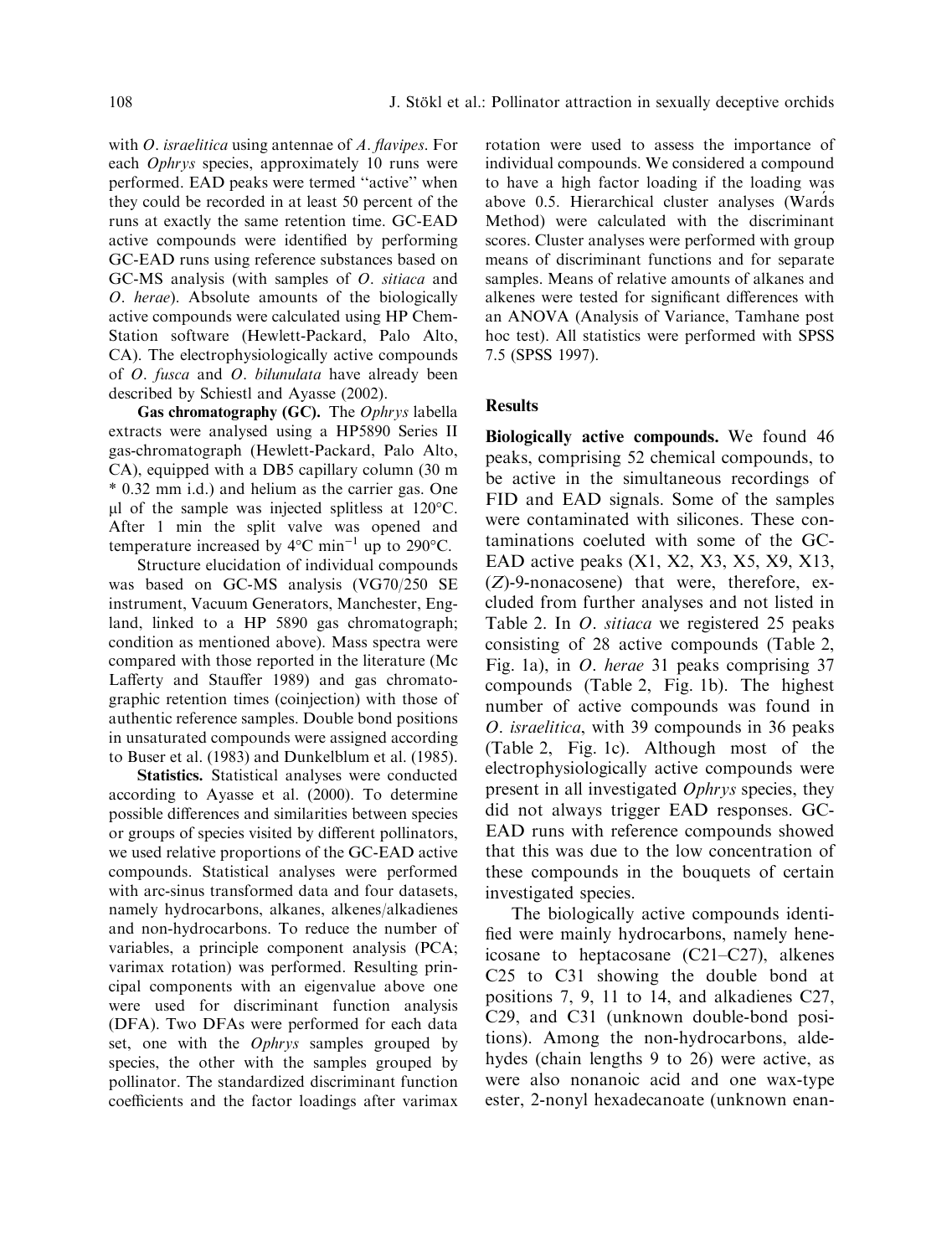|                 | Percentage was calculated separately for alkanes, alkenes/ alkadiens and non-hydrocarbons |                                          |                                                                               |                                                 |                                                            |                                             |                                                          | Table 2. Mean relative amounts (%) of the electrophysiologically active compounds in the labella extracts of the investigated Ophrys species |
|-----------------|-------------------------------------------------------------------------------------------|------------------------------------------|-------------------------------------------------------------------------------|-------------------------------------------------|------------------------------------------------------------|---------------------------------------------|----------------------------------------------------------|----------------------------------------------------------------------------------------------------------------------------------------------|
|                 | No. Compound                                                                              | Ophrys<br>fusca                          | Ophrys<br>sitiaca                                                             | Ophrys<br>herae                                 | israelitica<br>Ophrys                                      | bilunulata<br>Ophrys                        | africana<br>Ophrys                                       | Sign. difference between<br>hoc Tamhane $p < 0.05$ <sup>d</sup><br>species (ANOVA, post-                                                     |
|                 | <b>Alkanes</b>                                                                            | $mean \pm SE$                            | SE<br>$mean \pm$                                                              | SE<br>$\ddot{+}$<br>mean                        | $\pm$ SE<br>mean                                           | SE<br>$\overline{+}$<br>mean                | SE<br>$mean \pm$                                         |                                                                                                                                              |
|                 | Heneicosane                                                                               | 0.4<br>$\overline{+}$<br>0.67            | $0.4$ <sup>*</sup><br>$\overline{+}$<br>0.91                                  | $0.3^{*}$<br>$\overline{+}$<br>1.54             | $1.9^*$<br>$\overline{+}$<br>3.13                          | 2.5<br>$\overline{+}$<br>3.77               | $\overline{+}$<br>1.59                                   | FA:FH:FI:FB:SH:SI:SB                                                                                                                         |
| $\sim$          | Docosane                                                                                  | 0.3<br>$0.96 \pm$                        | 0.5<br>$\overline{+}$<br>0.89                                                 | $0.6^*$<br>$\overline{+}$<br>2.42               | $0.4$ <sup>*</sup><br>$\overline{+}$<br>1.37               | 0.6<br>$\overline{+}$<br>0.97               | $0.\overline{3}$<br>$\overline{+}$<br>0.56               | FH:AH:AI:SH:HI:HB                                                                                                                            |
| $\mathfrak{g}$  | Tricosane                                                                                 | 6.6<br>$45.41 \pm$                       | $8.4$ <sup>*</sup><br>$\overline{+}$<br>22.39                                 | 7.4<br>$\overline{+}$<br>37.14                  | $7.5*$<br>$\overline{+}$<br>27.62                          | 4.8<br>$\overline{+}$<br>50.28              | 7.8<br>$\overline{+}$<br>37.47                           | FS;FI;AS;AB;SH;SB;HI;<br>HB:IB                                                                                                               |
| 4               | Tetracosane                                                                               | $1.8\,$<br>$+$<br>5.45                   | $1.2^{*}$<br>$\overline{+}$<br>4.23                                           | $0.9$ <sup>*</sup><br>$\overline{+}$<br>5.82    | $0.7$ <sup>*</sup><br>$\overline{+}$<br>3.68               | $\overline{+}$<br>3.4                       | 0.5<br>$\overline{+}$<br>3.23                            | AH;SH;HI;HB                                                                                                                                  |
| $\sim$          | Pentacosane                                                                               | $19.75 +$                                | 4.7<br>$\overline{+}$<br>3.1 36.49                                            | $3.7$ <sup>*</sup><br>$\overline{+}$<br>31.57   | $3.8$ <sup>*</sup><br>$27.60 \pm$                          | $0.\overline{3}$<br>$\overline{+}$<br>22.18 | 3.4<br>$\overline{+}$<br>26.07                           | FA:FS:FH:FI:AS;AH:SI;                                                                                                                        |
| $\circ$         | Hexacosane                                                                                | $\ddot{0}$ .<br>$\overline{+}$<br>1.38   | $0.5^*$<br>$\overline{+}$<br>2.13                                             | $0.8^{*}$<br>$\overline{+}$<br>3.31             | $0.8^*$<br>$\overline{+}$<br>3.77                          | 0.4<br>$\overline{+}$<br>1.53               | $\widetilde{0}$ .5<br>$\overline{+}$<br>2.59             | FA:FH:FI:AI:AB;SH:SI;<br>SB:HB:IB<br>SB:HB:IB                                                                                                |
| Γ               | Heptacosane                                                                               | 6.2<br>$\overline{+}$<br>26.38           | $8.4*$<br>$\overline{+}$<br>32.95                                             | $3.9^{*}$<br>$\overline{+}$<br>18.21            | $32.82 \pm 6.6$ 17.83                                      | 3.7<br>$\overline{+}$                       | 5.7<br>$\overline{+}$<br>28.48                           | FB;AH;AB;SH;SB;HI;IB                                                                                                                         |
| $\infty$        | $(Z)-12/(Z)-11$<br>Alkenes/ alkadienes                                                    | 8.2<br>$\overline{+}$<br>8.50            | $6.8^*$<br>$\overline{+}$<br>7.62                                             | $3.2$ <sup>*</sup><br>$\overline{+}$<br>4.48    | $0.7$ <sup>*</sup><br>$\overline{+}$<br>0.67               | 1.0<br>$\overline{+}$<br>1.99               | $\equiv$<br>$\overline{+}$<br>1.28                       | AS:SI:HI:IB                                                                                                                                  |
| Ó               | Heptacosadieneb<br>Pentacosene <sup>a</sup>                                               | 4.8<br>$\overline{+}$<br>4.90            | $11.5*$<br>$\overline{+}$<br>8.67                                             | $5.7$ <sup>*</sup><br>$\overline{+}$<br>6.15    | $5.4*$<br>$\overline{+}$<br>4.64                           | 1.2<br>$\overline{+}$<br>2.16               | 0.2<br>$\overline{+}$<br>0.68                            | $\overrightarrow{AB}$                                                                                                                        |
| $\approx$       | $(Z)-13/(Z)-12/(Z)-11-$<br>Heptacosene <sup>a</sup>                                       | 5.6<br>$\overline{+}$<br>23.18           | $6.2$ <sup>*</sup><br>$\overline{+}$<br>20.92                                 | $5.6*$<br>$\overline{+}$<br>20.17               | $3.6*$<br>$\overline{+}$<br>12.22                          | 8.1<br>$\overline{+}$<br>15.04              | $\frac{4}{9}$<br>$\overline{+}$<br>17.47                 | FI:SI:HI                                                                                                                                     |
|                 | $(Z)-9$ -Heptacosene                                                                      | $+$<br>13.71                             | $5.6*$<br>$\overline{+}$<br>3.5 18.56                                         | $5.6*$<br>$\overline{+}$<br>21.88               | $6.6$ <sup>*</sup><br>$\overline{+}$<br>19.66              | 6.3<br>$\overline{+}$<br>20.94              | $4.\overline{3}$<br>$\overline{+}$<br>23.32              | FA;FH;FB                                                                                                                                     |
| 12              | $(Z)$ -7-Heptacosene                                                                      | 3.8<br>$\overline{+}$<br>4.30            | 0.0<br>$\overline{+}$<br>0.00                                                 | $0.\overline{3}$<br>$\overline{+}$<br>0.51      | $2.9$ <sup>*</sup><br>$\overline{+}$<br>4.46               | 6.2<br>$\overline{+}$<br>10.47              | 5.7<br>$\overline{+}$<br>16.22                           | FA:AS:AH:AI:SH:SI:SB;                                                                                                                        |
| 13              | Nonacosadieneb                                                                            | $\frac{4}{2}$<br>$\overline{+}$<br>12.45 | $2.9^*$<br>$\overline{+}$<br>13.53                                            | $6.1$ <sup>*</sup><br>$+$<br>16.10              | 1.9<br>$\overline{+}$<br>8.45                              | $\frac{1}{4}$<br>$\overline{+}$<br>6.78     | $4\cdot$<br>$\overline{+}$<br>6.60                       | FA:FI:FB:AS:AH:SI:SB.<br>H.HB<br>HI:HB                                                                                                       |
| $\overline{4}$  | Nonacosadiene <sup>b</sup>                                                                | $\overline{+}$<br>12.83                  | $7.4*$<br>$\overline{+}$<br>5.0 16.99                                         | 4.4<br>$\overline{+}$<br>14.48                  | 5.2*<br>$\overline{+}$<br>22.78                            | 5.9<br>$\overline{+}$<br>16.79              | 3.1<br>$\overline{+}$<br>14.37                           | FI;AI;HI                                                                                                                                     |
| $\overline{15}$ | $(Z)-14/(Z)-13-(Z)$                                                                       | 6.1<br>$\overline{+}$<br>4.84            | 0.0<br>$\overline{+}$<br>0.00                                                 | $7.1^*$<br>$\overline{+}$<br>9.01               | 9.9<br>$\overline{+}$<br>8.70                              | 11.5<br>$\overline{+}$<br>13.98             | 5.6<br>$\overline{+}$<br>14.86                           | FA:AS:SH:SB                                                                                                                                  |
| $\frac{6}{1}$   | $12/(Z)$ -11-Nonacosene <sup>a</sup><br>$H$ entriacontadiene $b$                          | $15.29 \pm$                              | $\frac{4}{6}$<br>$\overline{+}$<br>6.8 13.71                                  | 3.5<br>$\overline{+}$<br>7.22                   | $6.2*$<br>$\overline{+}$<br>18.43                          | 6.5<br>$\overline{+}$<br>11.85              | 2.2<br>$\overline{+}$<br>5.19                            | FA;AS;AI;AB;SH;HI                                                                                                                            |
| $\overline{17}$ | Non-hydrocarbons and unknown compounds<br>Nonanal<br>Decanal                              | $5.16 \pm 1.5$<br>$3.58 \pm 1.3$         | $3.\overline{5}^*$<br>1.2<br>$\overline{+}$<br>$\overline{+}$<br>3.76<br>6.02 | $+ 6.5$ <sup>*</sup><br>+ 1.5<br>$9.37$<br>1.40 | $+ 2.5$ <sup>*</sup><br>+ 0.7 <sup>*</sup><br>2.14<br>6.49 | $3.28 \pm 1.5$<br>1.30 $\pm$ 1.0            | 0.3<br>$\overline{+}$<br>$\overline{+}$<br>0.72<br>13.33 | FA;FH;FB;AS;AH;AI;<br>$1.9$ $FA:AS:AI:AB:IB$<br><b>SH:SI:SB</b>                                                                              |

J. Stökl et al.: Pollinator attraction in sexually deceptive orchids 109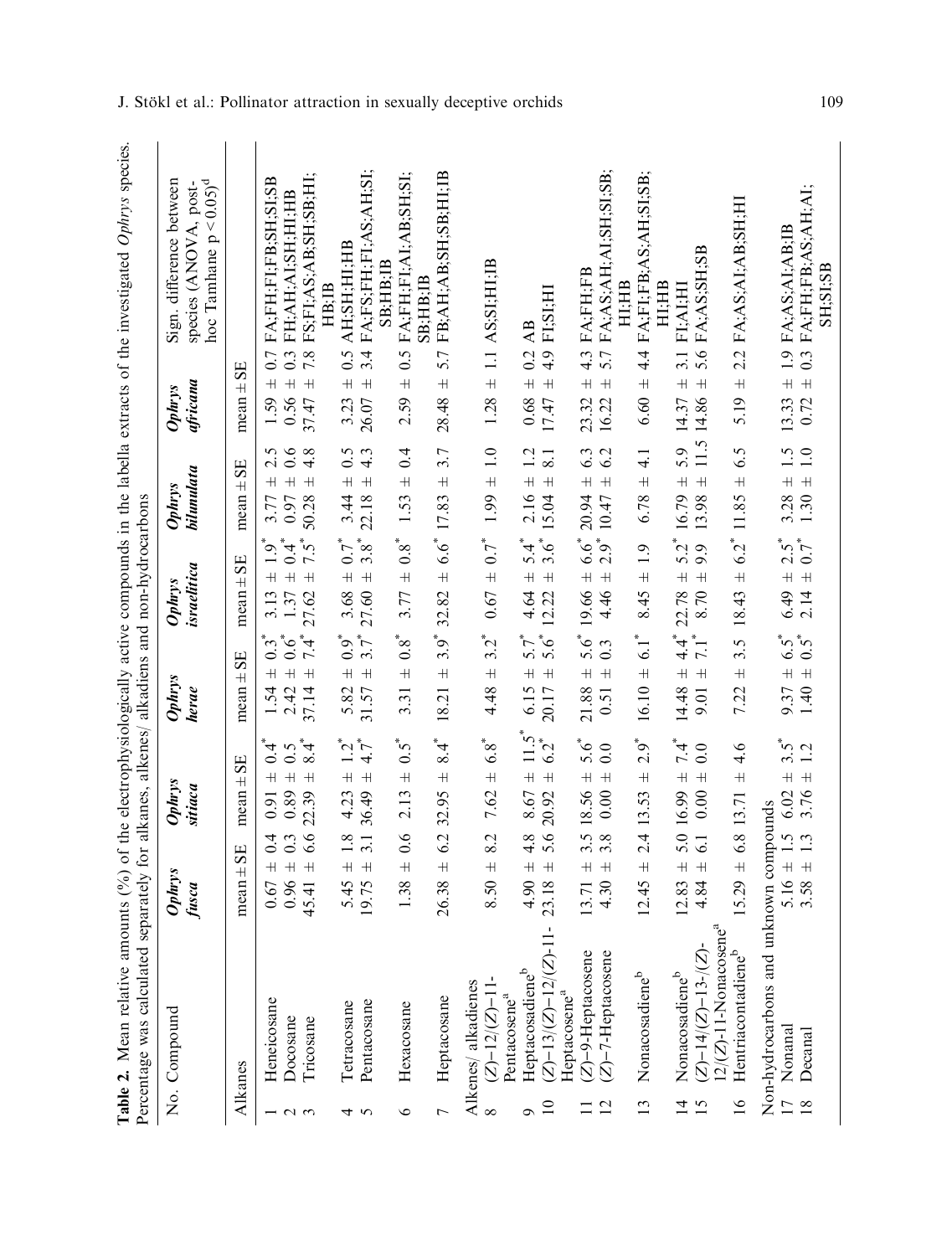|                                               | Table 2. (Continued)                                                    |                                                               |                                                                |                                                                                   |                                                                       |                                            |                                                                           |                                                                                                               |
|-----------------------------------------------|-------------------------------------------------------------------------|---------------------------------------------------------------|----------------------------------------------------------------|-----------------------------------------------------------------------------------|-----------------------------------------------------------------------|--------------------------------------------|---------------------------------------------------------------------------|---------------------------------------------------------------------------------------------------------------|
|                                               | No. Compound                                                            | Ophrys<br>fusca                                               | Ophrys<br>sitiaca                                              | Ophrys<br>here                                                                    | israelitica<br>Ophrys                                                 | bilunulata<br>Ophrys                       | africana<br>Ophrys                                                        | Sign. difference between<br>hoc Tamhane $p < 0.05$ <sup>d</sup><br>species (ANOVA, post-                      |
|                                               | Alkanes                                                                 | $mean \pm SE$                                                 | $can \pm SE$<br>日                                              | $mean + SE$                                                                       | SE<br>$mean \pm$                                                      | $mean \pm SE$                              | $mean \pm SE$                                                             |                                                                                                               |
|                                               | Nonanoic acid                                                           | $\!$ $\!$ $\!$<br>2.57                                        | 3.7<br>$\overline{+}$<br>$\overline{8}$ .                      | $\frac{1}{4}$<br>$\overline{+}$<br>5.98                                           | $\tilde{z}$<br>$\overline{+}$<br>5.54                                 | $\frac{1}{4}$<br>$+$<br>2.10               | $\overline{+}$<br>4.05                                                    |                                                                                                               |
|                                               | Undecana                                                                | $+$<br>6.09                                                   | $3.7$ <sup>*</sup><br>$\overline{+}$<br>$\overline{.71}$       | $2.\overline{3}^*$<br>$\overline{+}$<br>2.40                                      | $1.0^\ast$<br>$\overline{+}$<br>1.15                                  | $\frac{1}{4}$<br>$\overline{+}$<br>3.61    | 0.7<br>$\overline{+}$<br>1.62                                             | FA;FI                                                                                                         |
|                                               | Dodecanal                                                               | 2.6<br>$\overline{+}$<br>4.31                                 | $\overline{+}$<br>.66                                          | $0.6$ <sup>*</sup><br>$\overline{+}$<br>$1.81\,$                                  | $0.8^{*}$<br>$+$<br>1.83                                              | 0.7<br>$\overline{+}$<br>0.99              | $\overline{0}$ .<br>$\overline{+}$<br>0.40                                | FA;AS;AH;AI;SH;SI;SB                                                                                          |
|                                               | Tridecanal                                                              | $\pm$                                                         | $\frac{1}{1}5$ *<br>$\overline{+}$<br>$\ddot{c}$               | $1.2*$<br>$\overline{+}$<br>2.50                                                  | $0.5^*$<br>$\overline{+}$<br>1.14                                     | 0.7<br>$\overline{+}$<br>$1.01\,$          | $0.\overline{3}$<br>$\overline{+}$<br>$\begin{array}{c} 1.11 \end{array}$ | FB;AH;SH;HI;HB                                                                                                |
|                                               | Hexadecanal                                                             | $\pm$<br>$2.\overline{3}3.\overline{3}0$<br>$0.\overline{3}0$ | $0.8^{*}$<br>$\overline{+}$<br>0.16                            | $\stackrel{*}{\circ}$<br>$\overline{+}$<br>3.26                                   | $0.5^{*}$<br>2.5<br>$\!$ $\!$ $\!$<br>1.29                            | 0.8<br>$^+$<br>1.41                        | 0.4<br>$\overline{+}$<br>1.34                                             | FI;AS;AH;SH;SI;HI;HB                                                                                          |
|                                               | Octadecanal                                                             | $\overline{+}$                                                | $2.7$ <sup>*</sup><br>$\overline{+}$<br>$\ddot{4}$             | $2.7*$<br>$\overline{+}$<br>8.70                                                  | $\overline{+}$<br>5.67                                                | 2.8<br>4.93                                | 1.2<br>$\overline{+}$<br>4.41                                             | <b>AH:HB</b>                                                                                                  |
|                                               | Nonadecanal                                                             | 5.6<br>$\overline{+}$<br>9.97                                 | $3.6*$<br>$\overline{+}$<br>$\ddot{2}$                         | $0.5^{*}$<br>$\overline{+}$<br>1.22                                               | 2.6<br>$\overline{+}$<br>4.19                                         | 2.3<br>$\overline{+}$<br>2.42              | $\overline{0}$ .<br>$\overline{+}$<br>0.64                                | FA:FH:FB;AS;AH;AI;SH;<br>$SI$ ; $SB$ ; $H$ ]                                                                  |
|                                               | X <sub>4</sub>                                                          | 14.4<br>$\overline{+}$<br>11.79                               | $13.9^{*}$<br>$\overline{+}$<br>1.67<br>$\vec{a}$              | $\pm$ 11.8 <sup>*</sup><br>11.16                                                  | $13.9*$<br>$\overline{+}$<br>14.18                                    | $\pm$ 14.2<br>14.53                        | 3.0<br>$\overline{+}$<br>5.89                                             |                                                                                                               |
| 26                                            | Eicosanal                                                               | 2.3<br>$5.84 \pm$                                             | $4.0$ <sup>*</sup><br>$\overline{+}$<br>.58<br>$\circ$         | 4.5<br>$\overline{+}$<br>18.70                                                    | 5.5*<br>$+$<br>15.63                                                  | 6.3<br>$\overline{+}$<br>14.38             | 3.4<br>$\overline{+}$<br>25.23                                            | FA;FH;FI;FB;AS;AH;AI;<br>AB;SH;SI                                                                             |
| 28                                            | X6                                                                      | $\overline{+}$<br>0.43                                        | $\overline{0}$<br>$\overline{+}$<br>$\dot{5}$                  | $\rm\stackrel{>}{\circ}$<br>$\overline{+}$<br>$0.01$                              | $\overline{+}$<br>0.16                                                | 0.2<br>$\overline{+}$<br>0.08              | $\overline{0}$ :<br>$\overline{+}$<br>0.10                                |                                                                                                               |
|                                               | Heneicosanal                                                            | 2.6<br>$\overline{+}$<br>4.97                                 | $\overline{4}$<br>$\overline{+}$<br>$\frac{48}{5}$             | 1.4<br>$\overline{+}$<br>2.18                                                     | $\overline{a}$<br>2.21                                                | 0.6<br>$\overline{+}$<br>1.04              | $\overline{0}$ .<br>$\overline{+}$<br>0.57                                | FA;FB;AS;AH;AI;IB                                                                                             |
| $\begin{array}{c} 29 \\ 30 \\ 21 \end{array}$ | $_{\rm X}$                                                              | $\overline{+}$<br>1.64                                        | 0.4<br>$\!$ $\!$ $\!$ $\!$<br>$\frac{48}{5}$                   | $\overline{+}$<br>1.83                                                            | $\!$ $\!$ $\!$<br>0.93                                                | 0.7<br>1.63                                | $\widetilde{0}$ .5<br>$\overline{+}$<br>0.75                              | AB;SB                                                                                                         |
|                                               | X10                                                                     | 4.6<br>$\overline{+}$<br>2.41                                 | $0.0\,$<br>$\overline{+}$<br>00.                               | $\overline{+}$<br>0.95                                                            | $+$<br>0.20                                                           | $\overline{0}$ .<br>$\overline{+}$<br>0.03 | $\overline{0}$ .<br>$\overline{+}$<br>0.23                                | AS;AH;AB;SH;HI;HB                                                                                             |
| 33                                            | Docosanal                                                               | $\overline{+}$                                                | $\overline{+}$<br>$\ddot{z}$                                   | $\begin{array}{c} 1.5 \\ 1.3 \\ 0.3 \\ 4.1 \end{array}$<br>$\overline{+}$<br>6.59 | "מ "ס "ס "מ "ק<br>"ס ס ס ס <del>ע</del> "ד<br>$\overline{+}$<br>10.82 | 3.3<br>$\overline{+}$<br>12.87             | 4.7<br>$\overline{+}$<br>16.59                                            | FA:FS:FI:FB:AS:AH:HB                                                                                          |
|                                               | 2-Nonyl                                                                 | 2.6<br>$^+$<br>$3.61$<br>$2.88$                               | $4.3$<br>1.5<br>$+$<br>23                                      | $\overline{+}$<br>4.47                                                            | $\overline{+}$<br>1.46                                                | $0.\overline{3}$<br>$+$<br>0.64            | 0.4<br>$\overline{+}$<br>0.63                                             |                                                                                                               |
|                                               | hexadecanoate                                                           |                                                               |                                                                |                                                                                   |                                                                       |                                            |                                                                           |                                                                                                               |
| 34                                            | X12                                                                     | $0.\overline{3}$<br>$\overline{+}$<br>0.31                    | 0.7<br>$\overline{+}$<br>.69                                   | 0.5<br>$\overline{+}$<br>0.48                                                     | 6.6<br>$\overline{+}$<br>0.64                                         | 0.2<br>$\overline{+}$<br>0.22              | $\overline{0}$ .<br>$\overline{+}$<br>0.06                                | AS                                                                                                            |
|                                               | Tetracosanal                                                            | 2.9<br>$\overline{+}$<br>6.56                                 | $\overline{+}$<br>$\overline{.18}$                             | $+ 0.7$<br>2.30                                                                   | $\sum_{1}^{*} 0$<br>$\overline{+}$<br>5.57                            | 3.2<br>$+$<br>9.41                         | 1.0<br>$\overline{+}$<br>4.76                                             | FH;AH;AB;SH;HI;HB;IB                                                                                          |
| 36                                            | X14                                                                     | 0.4<br>$\overline{+}$<br>0.39                                 | $5.\overline{2}^*$<br>0.3<br>$\overline{+}$<br>$\overline{20}$ | $0.\overline{3}$<br>$\overline{+}$<br>0.09                                        | $\overline{+}$<br>1.54                                                | 1.3<br>$\overline{+}$<br>0.42              | 0.2<br>$\overline{+}$<br>$0.17\,$                                         | FI;AI;SI;H                                                                                                    |
| 57                                            | X16                                                                     | 3.8<br>$\overline{+}$<br>9.10                                 | 5.0<br>$\overline{+}$<br>.83                                   | 11.9<br>$\overline{+}$<br>11.22                                                   | 7.4<br>$\overline{+}$<br>12.69                                        | 8.6<br>$+$<br>15.47                        | $3.\overline{3}$<br>$\overline{+}$<br>7.80                                |                                                                                                               |
| 38                                            | X <sub>17</sub>                                                         | $\overline{+}$<br>0.33                                        | $0.\overline{3}^{*}$<br>2.2<br>$\overline{+}$<br>43            | $1.4$ <sup>*</sup><br>$\overline{+}$<br>1.79                                      | $0.2^{*}$<br>$\overline{+}$<br>0.50                                   | 0.9<br>$+$<br>0.83                         | 0.3<br>$\overline{+}$<br>0.66                                             | H                                                                                                             |
|                                               | Hexacosanal                                                             | $0.4$<br>$4.0$<br>$^+$                                        | $\overline{+}$<br>$\overline{84}$                              | 0.6<br>$\overline{+}$<br>1.60                                                     | $\ddot{1}$<br>$^+$<br>4.04                                            | $\overline{4.1}$<br>$+$<br>7.41            | 3.4<br>$\overline{+}$<br>8.94                                             | AS;AH;AI;SB;HI;HB                                                                                             |
|                                               | EAD response obtained in this study                                     |                                                               |                                                                |                                                                                   |                                                                       |                                            |                                                                           |                                                                                                               |
|                                               | a) Compounds that could not be separated with the GC-parameters used    |                                                               |                                                                |                                                                                   |                                                                       |                                            |                                                                           |                                                                                                               |
|                                               | c) Enantiomeric composition unknown<br>b) Double-bond positions unknown |                                                               |                                                                |                                                                                   |                                                                       |                                            |                                                                           |                                                                                                               |
|                                               | d) Pairs of letters indicate significant                                |                                                               |                                                                |                                                                                   |                                                                       |                                            |                                                                           | differences between those species $F = 0$ . fusca, $S = 0$ . sitiaca, $H = 0$ . herae, $I = 0$ . israelitica, |
|                                               |                                                                         |                                                               |                                                                |                                                                                   |                                                                       |                                            |                                                                           |                                                                                                               |

 $\mathbf{p}$ 

 $=O.$  bilunulata,  $\forall$ 

=O. africana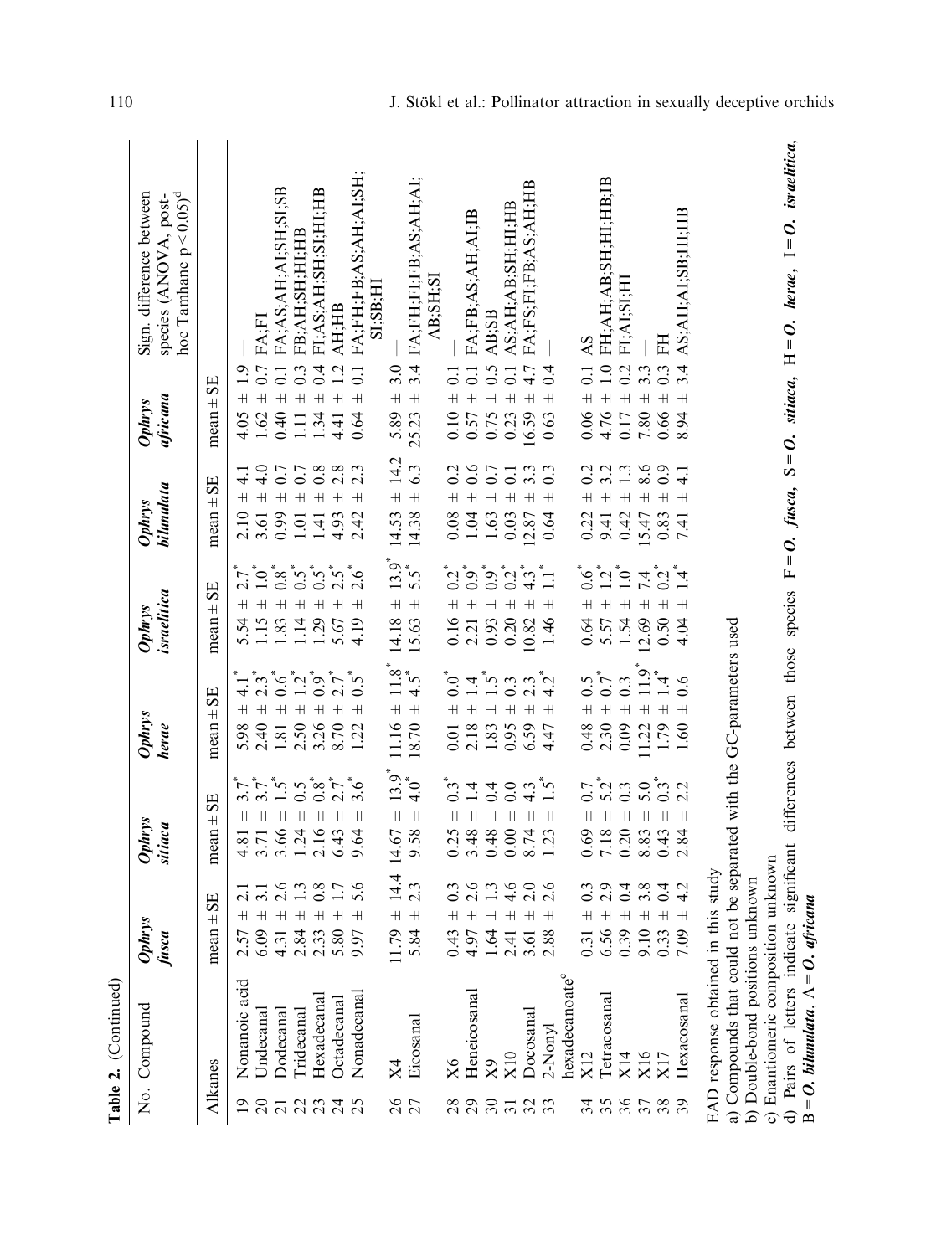tiomeric composition, Table 2). Fourteen electrophysiologically active compounds could not yet be identified. In all investigated Ophrys species alkanes and alkenes released the strongest reactions in male antenna (Fig. 1a–c).

The relative proportions of active alkanes, alkenes and non-hydrocarbons of all investigated species are shown in Table 2. Alkanes were dominated by the uneven numbered tricosane, pentacosane and heptacosane. Alkenes present in the highest proportions in the samples were (Z)-heptacosenes (double bond positions 13, 12, 11, 9) and nonacosadiene.

Most of the non-active compounds belong to the same chemical classes as the active compounds and differences were mainly in the chain lengths and the double-bond positions (Ibarra 2002). Further non-active compounds



Fig. 1. Simultaneous recordings of FID and EAD signals of  $a$ )  $O$ . sitiaca  $b$ ) O. herae and c) O. israelitica labella extracts using male antennae of the particular pollinating bee species. The highest reactions in male antennal receptors were triggered by alkanes and alkenes. Electrophysiologically active peaks are numbered according to Table 2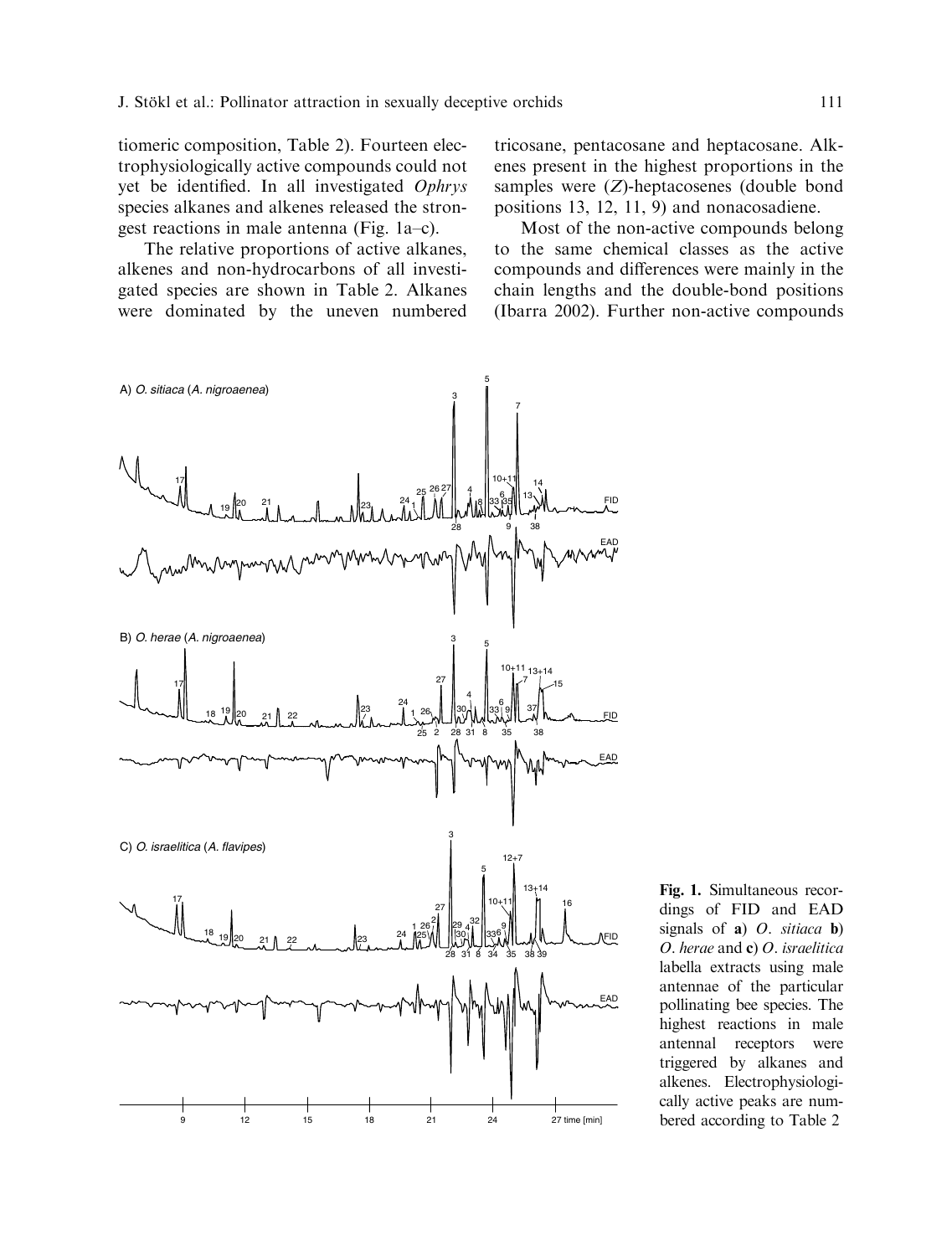have been identified as fatty acids and esters of fatty acids.

Interspecific variation in the odour bouquets. Three principal components (PCs) with an eigenvalue above one explained 84.4% of the total matrix variance in alkanes. The first PC was mainly associated with C23, C25, C26 and C27, the second PC with C22 and C24, and the third PC with C21.

In the PCA performed with alkenes/alkadienes, three PCs with an eigenvalue above one explained 71.1% of variance. The first PC was associated with alkenes and alkadienes of higher carbon chain lengths (C27 and C29), the second and third PC were mainly linked with alkenes/alkadienes C25 and C27 (different double-bond positions than in the first PC).

The PCA based on all hydrocarbons generated 16 PCs, five of them with an eigenvalue above one, explaining 81.2% of variance. In the first PC, three alkanes (C23, C24, and C25) and four alkenes/alkadienes C27 and C31 had the major factor loadings. The second PC was mainly associated with alkenes C27 and C29, the third PC was associated with C27-diene, docosane and heptacosadiene. In PC four the short-chain alkane C21 and alkenes/alkadienes C25, C27, and C29 had the main factor loadings. The fifth PC was linked with tricosane and hexacosane.

In the non-hydrocarbons, six PCs with an eigenvalue above one explained 74.0% of the total variance; 23 PCs were needed to explain all the variance. The high number of PCs compared to the other compound classes indicates a higher variance in non-hydrocarbons. Most of the PCs were mainly associated with aldehydes.

Species-dependent and pollinator-dependent bouquets of volatiles. A comparison with a discriminant function analysis (DFA), based on the factor scores of the PCs for alkanes, showed significant differences between species. Of all cases 94.6% (79.9% at cross-validation, c.v.) were categorized to the correct species by three significant discriminant functions (DF 1:  $x^2 = 242.1$ , df = 15, p < 0.001, DF2:  $x^2 = 134.8$ , df = 8,  $p < 0.001$ , DF3:  $x^2 = 50.0$ , df = 3,

p<0.001). Standardized canonical discriminant function coefficients and factor scores showed that PC one and two, representing all alkanes except heneicosane, were relevant for separation by species. A further DFA  $(x^2 = 82.6, df = 3, p < 0.001)$  for separation by pollinator was significant as well, and the differences were mainly in the concentrations of the short-chain alkanes C21, C22, and C24. 93.2% (93.2% at c.v.) of the flowers were classified correctly according to the pollinating bee.

In a DFA based on alkenes/alkadienes, 62.2% (52.7% at c.v.) of the cases were classified to the correct species (DF1:  $x^2 = 148.4$ , df = 15, p < 0.001, DF2:  $x^2 = 43.1$ , df = 8,  $p < 0.001$ , DF3:  $x^2 = 6.2$ , df = 3,  $p=0.102$ ). In a further DFA  $(x^2=85.2)$ , df = 3, p < 0.001), 90.5% (89.2% at c.v.) of the cases were classified according to the pollinating bee. Standardized canonical discriminant function coefficients and factor scores showed that the differences between species visited by different pollinators are based on the relative amounts of alkenes C27 and C29 and alkadienes C29 and C31. Therefore, patterns of alkenes/alkadienes are most important for separating Ophrys species pollinated by different pollinators.

When all hydrocarbons were included to perform a DFA by species (DF1:  $x^2 = 319.9$ , df = 25, p < 0.001, DF2:  $x^2 = 182.5$ , df = 16,  $p < 0.001$ , DF3:  $x^2 = 99.6$ , df=9,  $p < 0.001$ , DF4:  $x^2 = 26.2$ , df = 4, p < 0.001, DF5:  $x^2 = 0.3$ , df = 1, p = 0.557), 94.6% (90.5% at c.v.) of all cases were correctly classified. The first discriminant function explaining 57.8% of the variance had the highest standardized canonical discriminant function coefficients on PCs two and four of the PCA. Therefore, all alkenes and four alkanes were most important for separating the Ophrys species. The second function explained an additional 21.0% and had the highest coefficient on PC three of the PCA. Of all cases  $100\%$  (100% at c.v.) were correctly classified to their pollinator. All variance was explained by one discriminant function  $(x^2 = 134.0, df = 5, p < 0.001)$ , which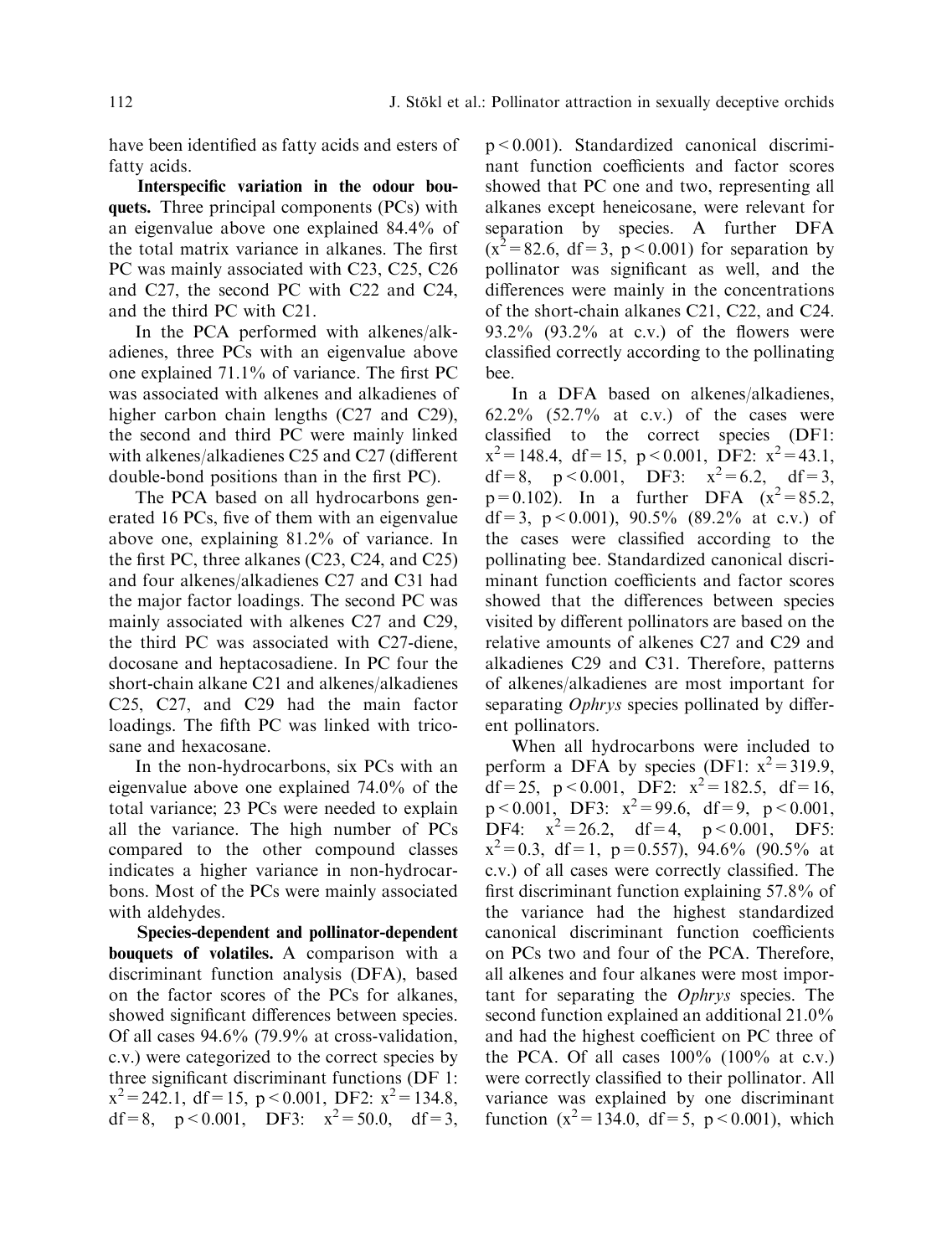had the highest coefficients on PCs two and four of the PCA (same as in the DFA by species).

A DFA based on the non-hydrocarbons could classify  $89.2\%$   $(85.1\% \text{ at c.v.})$  of all cases to the correct *Ophrys* species (DF1:  $x^2 = 324.8$ , df = 30, p < 0.001, DF2:  $x^2 = 179.5$ , df = 20,  $p < 0.001$ , DF3:  $x^2 = 88.2$ , df = 12,  $p < 0.001$ ,

DF4:  $x^2 = 29.5$ , df = 6, p < 0.001, DF5:  $x^2 = 11.4$ , df = 2, p < 0.01). Standardized canonical discriminant function coefficients and factor scores of the first two discriminant functions, explaining 84.9% of variance, showed nearly all found aldehydes to be important for separating the Ophrys species. The separation by pollinator was correct at



Fig. 2. Similarity in floral scent among the investigated Ophrys species based on the datasets of different chemical classes. We used discriminant function scores of group means to perform cluster analyses using Ward's method. In the underlying DFA samples were grouped by Ophrys species. Dendrograms for alkenes (b) and hydrocarbons (c) show a clear separation of species with the same pollinating bee species, whereas the ones for alkanes (a) and non-hydrocarbons (d) show neither a separation by pollinator nor a conformance with the current systematics (O. herae, part of the O. mammosa/sphegodes group, is not separated from the species of the O. fusca group)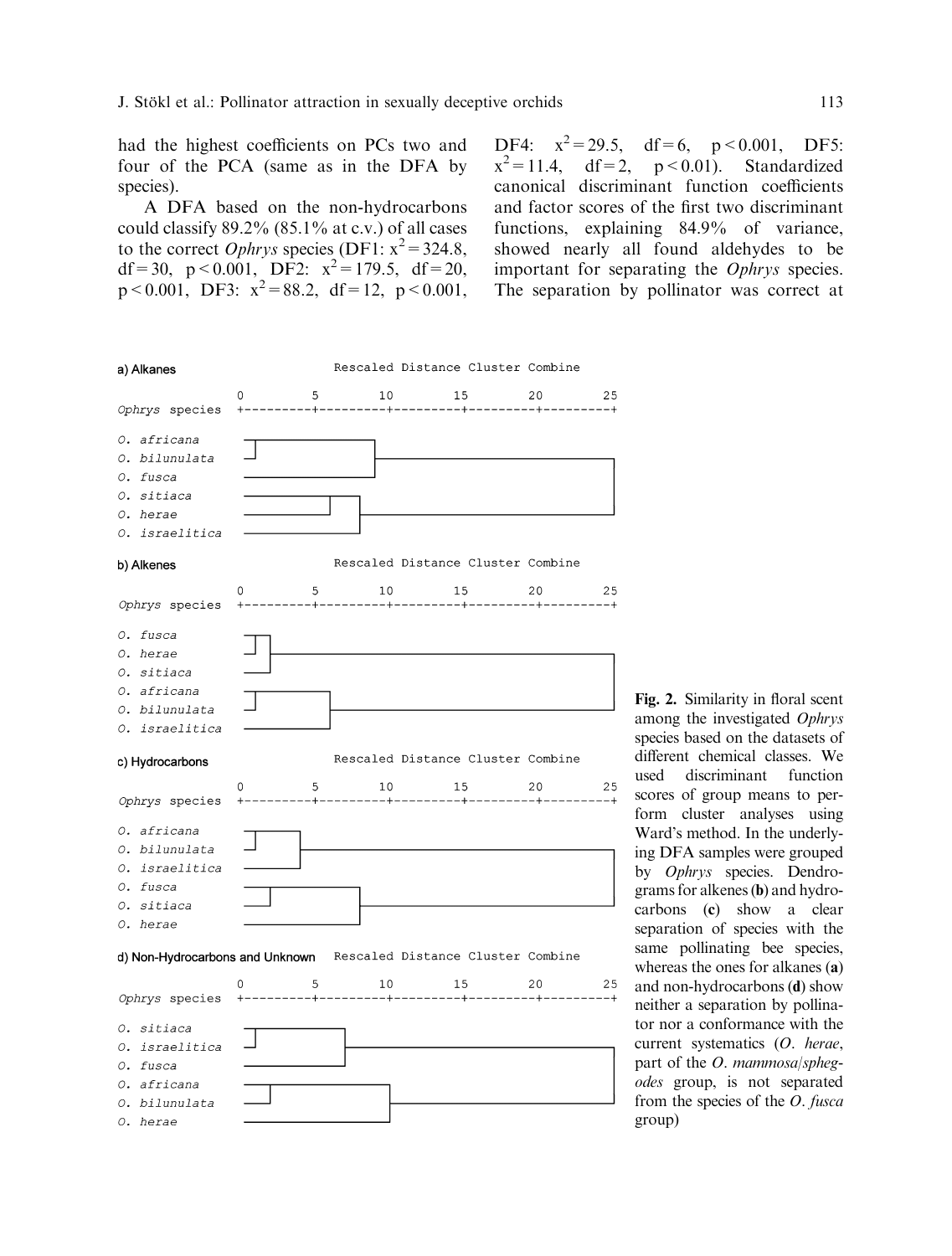*b*



90.5% (89.2% at c.v.). The function  $(x^2 = 76.3,$  $df=6$ ,  $p < 0.001$ ) was correlated mainly with the first PC, comprising eight aldehydes.

Fig. 3. Similarity in the patterns of hydrocarbons in the floral scent among the investigated Ophrys specimen. We used discriminant function scores to perform cluster analyses using Ward's method. In the underlying DFA samples were grouped by Ophrys species. Individuals of species with the same pollinating bee species are grouped together in the two main clusters. However, two individuals of O. fusca, although pollinated by A. nigroaenea, are placed in the cluster of the specimen pollinated by  $A$ . flavipes. Within each cluster, individuals of a single species are not always completely separated into their own cluster

In a cluster analysis performed with the relative proportions of alkanes, based on the means of discriminant functions, Ophrys species with the same pollinator were clustered neither according to their pollinator nor to the phylogenetic relationship of the species (Fig. 2a). In a cluster analysis performed with relative proportions of alkenes/alkadienes, all Ophrys species pollinated by the same bee species were put in the same clusters (Fig. 2b). Within the cluster of species pollinated by A. flavipes, O. bilunulata and O. africana, were placed in a common subcluster. The cluster of all species pollinated by A. nigroaenea showed a subcluster containing  $O$ . fusca and  $O$ . herae.

In a cluster analysis based on all hydrocarbons, species were again grouped according to their pollinators (Fig. 2c). Within the main cluster containing Ophrys species pollinated by A. flavipes, O. bilunulata and O. africana were combined in a common cluster. Among all A. nigroaenea-pollinated Ophrys species, the two species belonging to the  $O$ . fusca group formed a single cluster. O. herae, part of the O. mammosa/sphegodes-group, was placed separately.

In the dendrogram resulting from a cluster analysis performed with non-hydrocarbons (aldehydes, esters, acids) and calculated with means of discriminant functions for species, neither the species with the same pollinator nor the species of the  $O$ . fusca-group formed a common cluster (Fig. 2d). Only the closely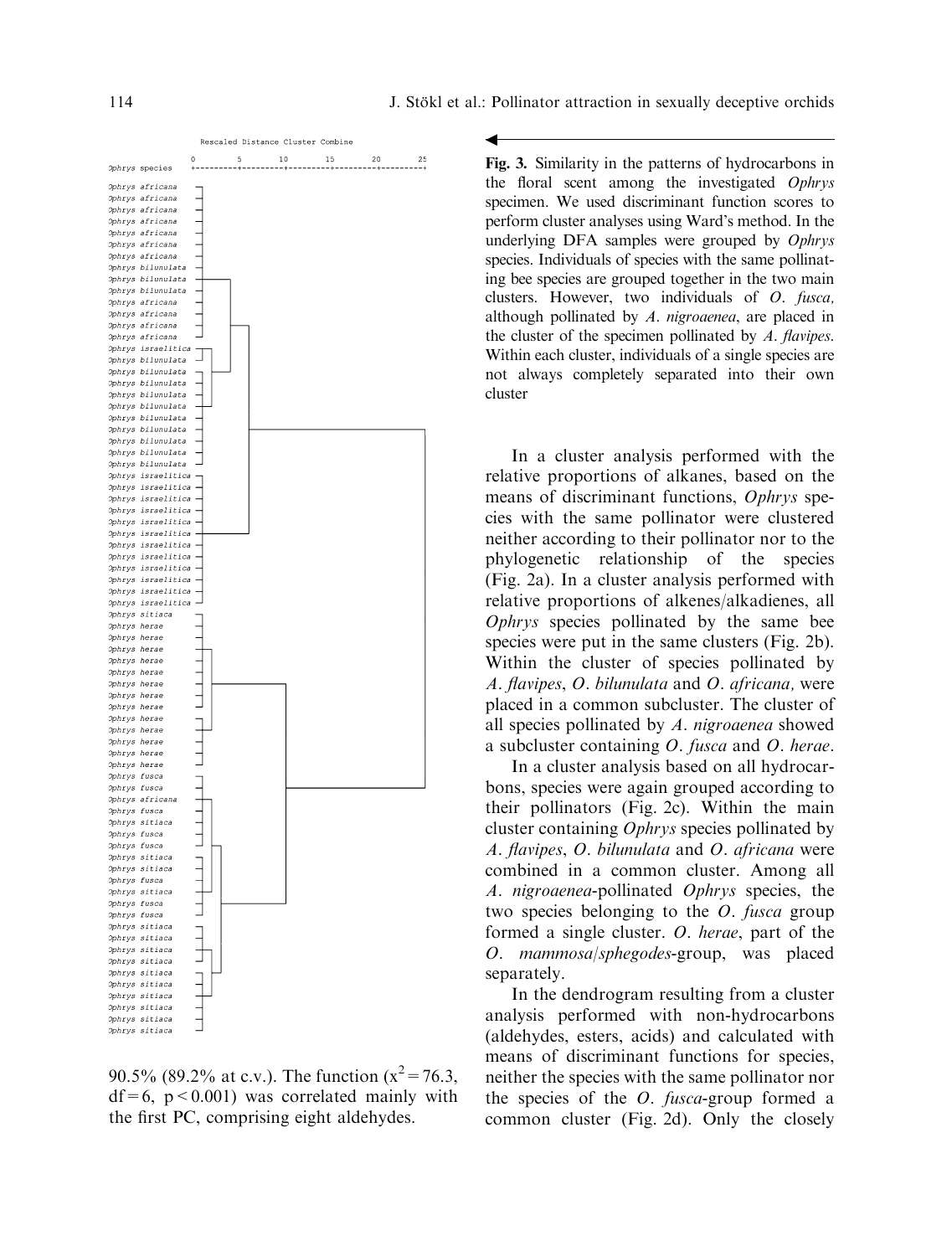related species *O. bilunulata* and *O. africana* formed a subcluster.

With the dataset of all hydrocarbons, a cluster analysis with values of the discriminant functions for single cases resulted in a dendrogram with two main clusters, each containing almost all cases of Ophrys species with the same pollinator (Fig. 3).

Only one sample of O. africana was placed with the samples of *Ophrys* species pollinated by A. nigroaenea. Within the main cluster of Ophrys specimen pollinated by A. flavipes, all samples but one of *O*. *israelitica* were put in a single cluster. A further cluster contained all samples of *O. bilunulata* and *O. africana*. Separation of these two species in subclusters was not perfect, with four wrongly placed samples. Within the cluster of A. nigroaeneapollinated Ophrys species, the samples of O. herae formed their own subcluster with one misplaced sample of O. sitiaca. Some of the samples of O. sitiaca formed their own subcluster, while some others were put in a common cluster with samples of O. fusca.

### **Discussion**

Electrophysiologically active compounds. Some of the compounds that triggered GC-EAD responses in the present study have been shown to be active in earlier investigations too (all alkanes, six alkenes and two aldehydes; Schiestl et al. 2000, Schiestl and Ayasse 2002). In a comparison of electrophysiologically active compounds in the labella extracts of O. fusca and O. bilunulata, Schiestl and Ayasse (2002) found 16 peaks comprising 19 compounds, while here we registered 46 peaks comprising 52 chemical compounds. One reason for the higher number of compounds might be the higher number of *Ophrys* species included in our analyses. An alternative explanation, however, could be the improved EAD technique we used. As a consequence of employing a variable outlet splitter and directing a large part of the compounds onto the antennae, we found a higher intensity in the EAD responses. Furthermore, we used make-up gas to direct the volatiles to the antennae. This results in less peak broadening and in a reduction in both residence time and condensation of compounds in the transfer line. This yields sharper and more intense EAD peaks (Schiestl and Marion-Poll 2002).

In comparison to former investigations (Schiestl and Ayasse 2002), we did not find farnesol and farnesyl hexanoate in our samples. Both compounds were found to be produced by pollinated flowers of O. sphegodes. Bioassays showed a repellent effect on Andrena males, whereby they guide pollinators away from pollinated flowers of an inflorescence (Schiestl and Ayasse 2001). However, the floral scents we investigated were collected from unpollinated flowers, which in O. sphegodes produce farnesol and farnesyl hexanoate only in trace amounts (Schiestl and Ayasse 2001). Furthermore, it has not yet been studied whether the species we investigated here also produce farnesol and farnesyl hexanoate after pollination like O. sphegodes.

Compounds important for pollinator attraction. In certain species of Andrena bees, alkanes and alkenes are most important for eliciting mating behaviour in males (Schiestl et al. 1999, Ayasse et al. 2001) and consequently are used by Ophrys flowers to attract Andrena males for pollination (Schiestl et al. 1999, 2000). Furthermore, it has been found that different species of Ophrys pollinated by different bee species attract their pollinators by different patterns of more or less the same hydrocarbons and not by qualitatively different volatiles (Schiestl and Ayasse 2002). Our results here support these findings in the following ways: 1) Alkanes and alkenes in Ophrys species that have the same pollinator occurred in very similar proportions, and the same hydrocarbons triggered receptor potentials in the male antennae. Furthermore, the antennae of both investigated pollinator species, A. nigroaenea and A. flavipes, showed reactions to most of the odour compounds. Only three alkenes in the samples of O. israelitica that were EAD active on the antennae of A. flavipes did not release EAD signals in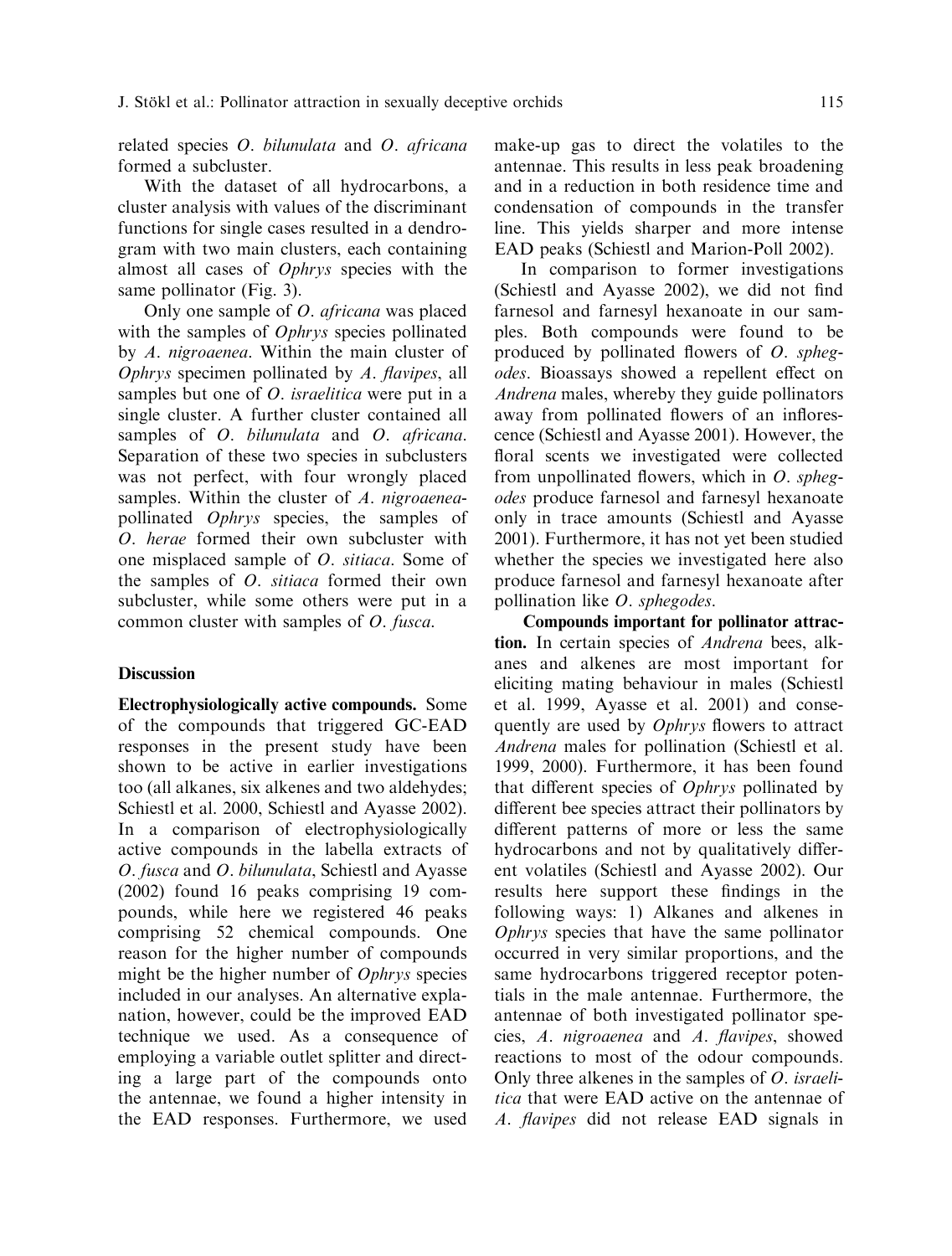antennae of A. nigroaenea. 2) In the DFA performed with hydrocarbons, there was a highly significant separation of plant specimens grouped by the pollinators and all cases were correctly classified to their pollinating species. 3) In a cluster analysis performed with the GC-EAD active non-hydrocarbons (aldehydes, ester, acid), neither species with the same pollinator nor species of the  $O$ . fuscagroup formed a common cluster (Fig. 2d). Non-hydrocarbons may have a function in influencing flower visitation behaviour in order to increase the reproductive success of a plant, as was shown in previous studies for O. sphegodes (Ayasse et al. 2000), which is also pollinated by males of A. nigroaenea.

However, one question that remains is which of these hydrocarbons are most important for pollinator-specific attraction? According to our investigations, the patterns of alkenes were almost identical in all species with the same pollinator, and differed in species with different pollinators, indicating their importance for pollinator attraction. This hypothesis is supported by former investigations (Schiestl et al. 2000). In bioassays performed with synthetic mixtures, the alkenes elicited copulation attempts in males of A. nigroaenea, whereas alkanes stimulated less intense reactions like approaches towards odour impregnated dummies.

The standardized canonical discriminant function coefficients and factor scores of the DFA can be used to assess the importance of individual compounds in separating Ophrys species by pollinators. A high importance of a single hydrocarbon would show this hydrocarbon to be pollinator specific. Accordingly we found saturated and unsaturated hydrocarbons C24 to C27 to play a key role in the statistical separation of Ophrys by pollinator. Whether these hydrocarbons are decisive in species-specific attraction of the different pollinators remains to be proven in bioassays.

Phylogenetic relationship and convergent evolution of pollinator attracting scent. There are several cases of sympatrically and allopatrically occurring Ophrys species with the same pollinators (Paulus and Gack 1990a, Paulus 2001). However, it is unclear so far whether these Ophrys species attract pollinating males with identical compounds, and whether this represents a convergent evolution of pollinator attracting scent or is a result of the phylogenetic relationship. The solvent extracts of O. fusca, O. sitiaca and O. herae, all pollinated by A. nigroaenea, contained the same alkanes and alkenes in almost identical bouquets and released the same response in the male antennae. In our cluster analyses performed with GC-EAD active hydrocarbons or alkenes, O. fusca, O. sitiaca and O. herae always formed a common cluster, although O. herae belongs to the O. mammosa/sphegodes -group and is therefore less related to O. fusca and O. sitiaca than for example O. bilunulata and O. israelitica (Bateman 2001, Soliva et al. 2001).

According to current systematics (Delforge 2001), all species of the *O. fusca* group should have been placed within one cluster, independent from the pollinating bee species. Even in our cluster analyses performed with nonhydrocarbons that do not have a function in pollinator attraction (Ayasse et al. 2000), the results were not in accordance with the phylogenetic relationship. Our cluster analyses based on hydrocarbons or alkenes showed that the similarity of floral scent is in congruence with the pollinator species and not with the phylogenetic relationship. Therefore, we postulate a convergent evolution of pollinatorattracting scent as was found in the case of O. sphegodes and O. fusca (Schiestl et al. 2000, Schiestl and Ayasse 2002).

Because of this convergent evolution, chemotaxonomic investigations within the genus Ophrys should be preferably performed with floral volatiles that are not GC-EAD active and that do not have a function in pollinator attraction. Otherwise, the similarity of species would be dependent on their pollinator and is not based on the genetic similarity of species.

Hybrid origin of *Ophrys* species. A prezygotic isolation mechanism based on the selective attraction of males of only one pollinator species prevents pollen loss and increases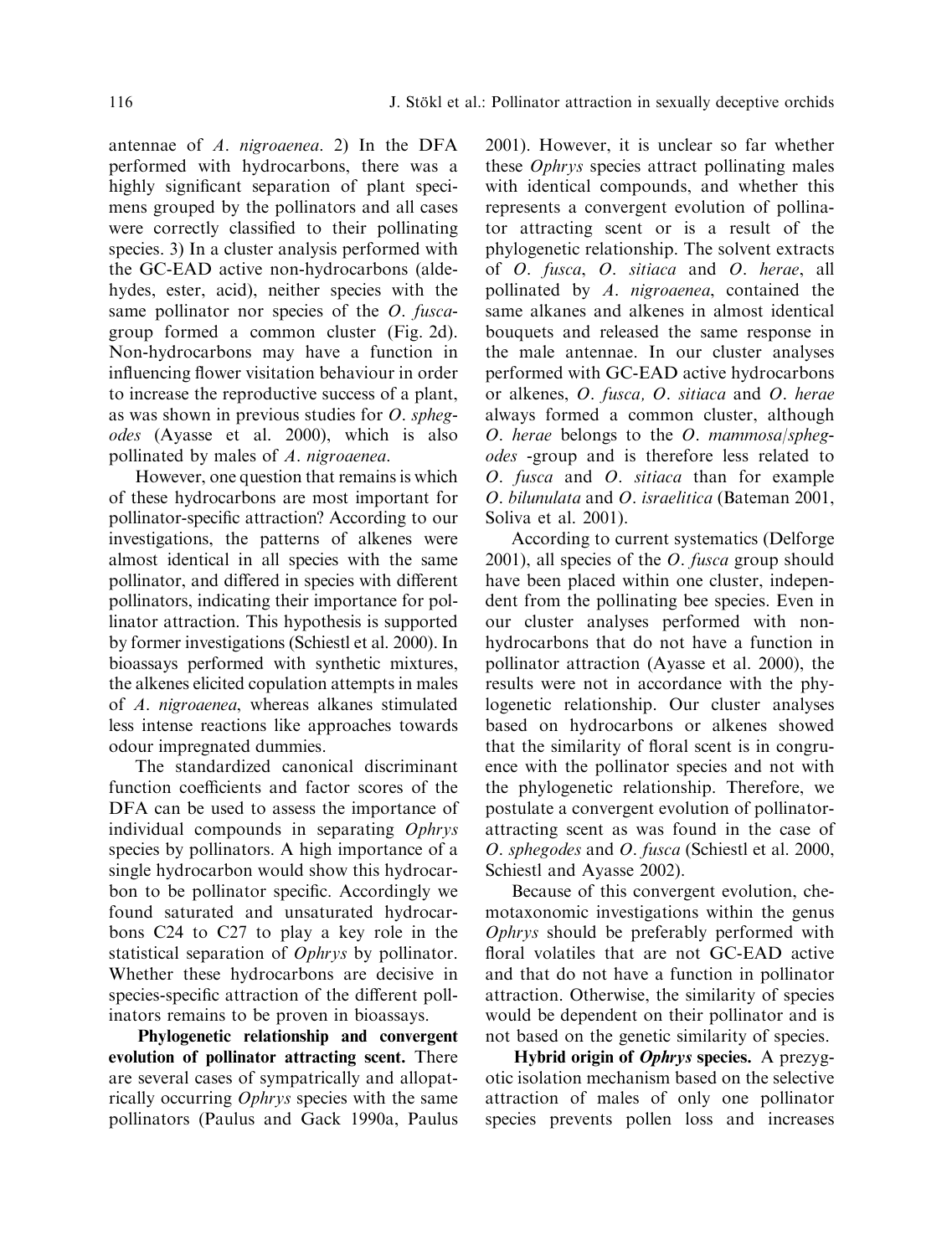reproductive success (Ayasse et al. 2000). The investigations by Schiestl and Ayasse (2002) showed that changes in the relative proportions of only a few compounds may be sufficient to attract a new pollinator species, which could lead to the sympatric formation of a new species (Paulus and Gack 1990a) or to hybridisation, which may be another mechanism initiating speciation. Within the genus Ophrys, hybrid populations are well known and have been frequently described (Ehrendorfer 1980). For several species within the O. fusca-group a hybridogenic or introgressive origin has been proposed (Paulus 1988, Paulus and Gack 1990b), one of these is O. sitiaca, which was included in our study.

Ophrys sitiaca is endemic to Crete and other eastern Aegean islands and, according to Paulus (1988), the plants resemble an intermediate between O. omegaifera and O. fusca. On Crete, O. omegaifera occurs in sympatry with *O. sitiaca*, while the possible second parental species, *O. fusca*, does not occur there. Consequently *O. fusca* may have been displaced by *O. sitiaca*. In the cluster analyses based on all hydrocarbons, all but one specimen of O. sitiaca and O. fusca were placed in the same cluster (Fig. 3). Furthermore, our confusion matrix of the DFA indicated that one specimen of O. fusca should be placed in the group of O. sitiaca, and two specimens of *O. sitiaca* should be placed with O. fusca. There are two possible explanations for these patterns: 1) The similarity we found in the floral scent of O. fusca and O. sitiaca is based on a hybrid origin of O. sitiaca, and the two specimen have genes in common that are involved in the synthesis of the investigated scents. 2) The similarity in floral scent is based on convergent evolution of the odour signals responsible for attracting A. nigroaenea males. We prefer the first explanation, because  $O$ . sitiaca shows morphological traits and colouration of both parental species. Only an analysis using neutral genetic markers (Soliva et al. 2000, 2001; Soliva and Widmer 2003) could verify a hybrid origin of O. sitiaca. However, it is so far not known to what

extend neutral genotypic and phenotypic variation in floral scent is correlated in orchid populations.

Conclusion and future investigations. Our investigations have shown that allopatric and sympatric *Ophrys* species with the same pollinator – independent of their phylogenetic relationship – use the same volatiles in very similar proportions for pollinator attraction. Therefore, the odour bouquet of an Ophrys species is under pollinator mediated stabilising selection and quantitative differences in scent between species with the same pollinator are probably driven by selection rather then genetic drift. Negative frequency dependent selection in response to odour learning in deceptive systems may favour variability of the pollinator attracting signal within orchid populations (Moya and Ackermann 1993, Ayasse et al. 2000, Gigord et al. 2001) and Ayasse et al. (2000) found considerable odour variation within O. sphegodes populations. This variation may cause hybridisation and speciation, if the odour might by chance resemble the sex pheromone of another species. Hybrids that attract a new pollinator that is not attracted by the parental species would successfully reproduce, being reproductively isolated from other sympatrically occurring plants, and the new odour would be established by stabilising selection. To answer the question of speciation by hybridisation, analyses of floral scent and plant material from the same individuals are needed to answer the issue of hybrid occurrence. In conclusion, future investigations with molecular techniques and chemical analyses in combination with behavioural experiments and electrophysiology will help to clarify the potential hybrid origin of Ophrys populations and may demonstrate processes of sympatric speciation.

We want to thank Hans Nemeschkal for statistical advice and Eva Zellinger and Gunda Dutzler for technical assistance. This study was financially supported by the FWF Austria (P12275- BIO), the DFG (Ay 12/1–1) and the Fonds der Chemischen Industrie (Germany).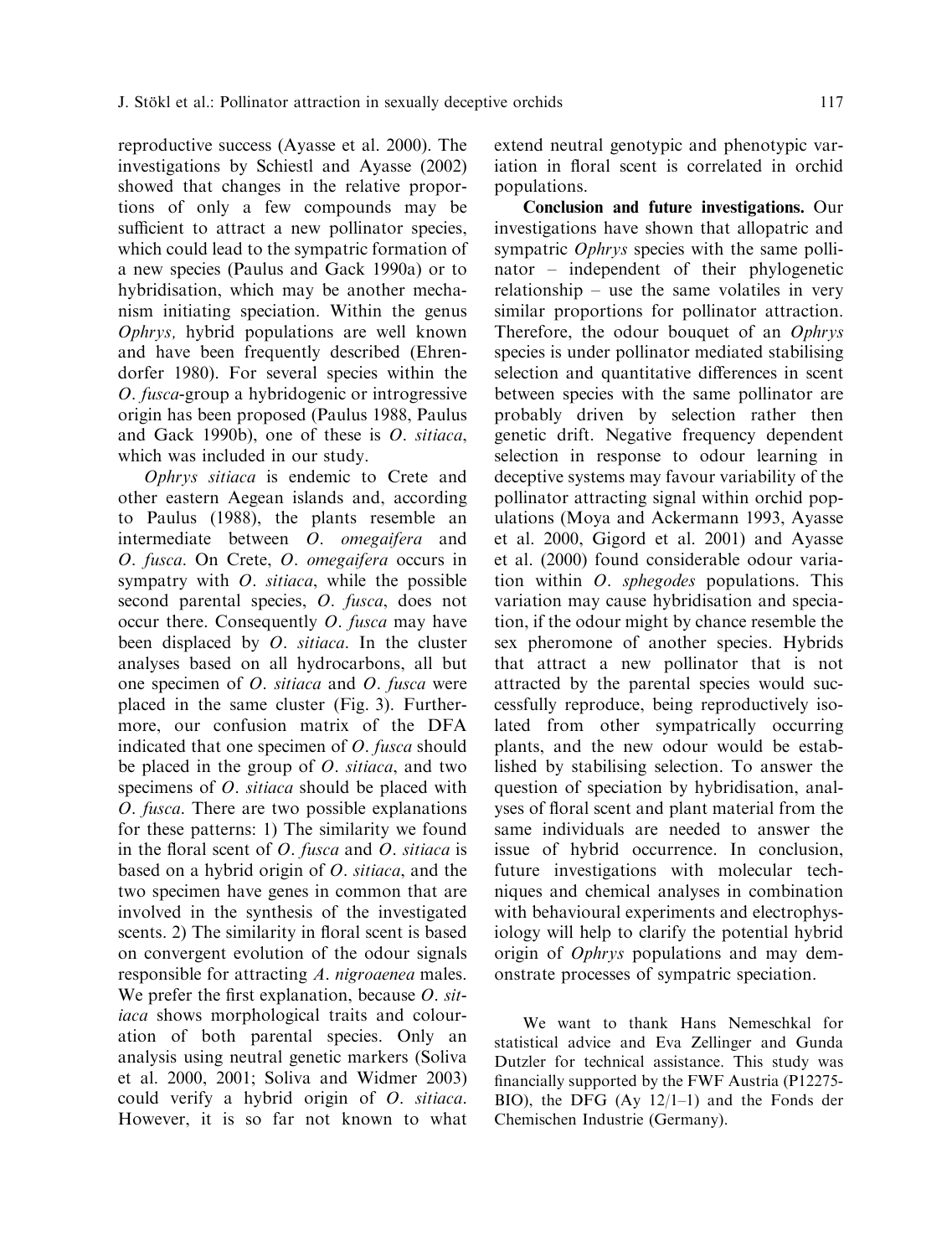### References

- Ackerman J. D. (1986) Mechanism and evolution of food-deceptive pollination systems in orchids. Lindleyana 1: 108–113.
- Ayasse M., Schiestl F. P., Paulus H. F., Löfstedt C., Hansson B. S., Ibarra F., Franke W. (2000) Evolution of reproductive strategies in the sexually deceptive orchid Ophrys spehgodes: How does flower-specific variation of odor signals influence reproductive success? Evolution 54: 1995–2006.
- Ayasse M., Paxton R. J., Tengö J. (2001) Mating behavior and chemical communication in the order Hymenoptera. Annual Rev. Entomol. 46: 31–78.
- Ayasse M., Schiestl F. P., Paulus H. F., Ibarra F., Francke W. (2003) Pollinator attraction in a sexually deceptive orchid by means of unconventional chemicals. Proc. Roy. Soc. London B 270: 517–522.
- Bateman M. R. (2001) Evolution and classification of European orchids: insights from molecular and morphological characters. Jour. Eur. Orch. 33: 33–119.
- Baumann H., Künkele S. (1982) Die wildwachsenden Orchideen Europas. Kosmos Naturführer. Franckh'sche Verlagshandl., Stuttgart.
- Baumann H., Künkele S. (1986) Die Gattung  $Ohrvs$  L. - eine taxonomische Übersicht. Mitt. Bl. Arbeitskr. Heim. Orch. Baden-Württ. 18: 305–688.
- Baumann H., Künkele S. (1988) Neue Beiträge zur Taxonomie europäischer und mediterraner Orchideen. Mitt. Bl. Arbeitskr. Heim. Orch. Baden-Württ. 20: 610–651.
- Bergström G. (1978) Role of volatile chemicals in Ophrys-Pollinator interactions. In: Harborne G. (ed.) Biochemical aspects of plant and animal coevolution. Academic Press, pp. 207–230.
- Borg-Karlson A.-K. (1990) Chemical and ethological studies of pollination in the genus Ophrys (Orchidaceae). Phytochemistry 29: 1359–1387.
- Borg-Karlson A.-K., Bergström G., Groth I. (1985) Chemical basis for the relationship between Ophrys orchids and their pollinators. 1. Volatile compounds of Ophrys lutea and O. fusca as insect mimetic attractants/excitants. Chemica Scripta 25: 283–311.
- Borg-Karlson A.-K., Bergström G., Kullenberg B. (1987) Chemical basis for the relationship between Ophrys orchids and their pollinators.

2. Volatile compounds of Ophrys insectifaera and O. speculum as insect mimetic attractants/ excitants. Chemica Scripta 27: 303–311.

- Buser H.-R., Arn H., Guerin P., Rauscher S. (1983) Determination of double bond position in mono-unsaturated acetates by mass spectrometry of dimethyl disulfide adducts. Anal. Chem. 55: 818–822.
- Dafni A. (1984) Mimicry and deception in pollination. Annual Rev. Ecol. Syst. 15: 259–278.
- Delforge P. (2001) Guide des Orchidees d'Europe, d'Afrique du Nord et du Proche-Orient. Delachaux et Niestlé S.A., Lausanne-Paris.
- Dunkelblum E., Tan S. H., Silk P. J. (1985) Double-bond location in mono-unsaturated fatty acids by dimethyl disulfide. Derivatization and mass spectrometry: Application to analysis of fatty acids in pheromone glands of four Lepidoptera. J. Chem. Ecol. 11: 265–277.
- Ehrendorfer F. (1980) Hybridisierung, Polyploidie und Evolution bei europäisch-mediterranen Orchideen. Die Orchidee Sonderheft: 15–34.
- Foelsche G., Foelsche W. (2001) Ophrys africana spec. nov., ein früh blühendes Taxon der Ophrys fusca-Gruppe in Tunesien. Jour. Eur. Orch. 33: 637–672.
- Foelsche G., Foelsche W. (2004) Anmerkungen und Berichtigungen zu Publikationen über Ophrys gazella, Ophrys africana, Ophrys corsica und Orchis corsica. Jour. Eur. Orch. 36: 1009– 1024.
- Gigord L. D. B., Macnair M. R., Smithson A. (2001) Negative frequency-dependent selection maintains a dramatic flower colour polymorphism in the rewardless orchid Dactylorhiza sambucina (L.) Sóo. Proc. Natl Acad. Sci. USA 98: 6253–6255.
- Ibarra F. (2002) Intra- und interspezifische chemische Kommunikation von Insekten. Identifizierung und Synthese flüchtiger Signalstoffe. Dissertation, Universität Hamburg.
- Kullenberg B. (1961) Studies in Ophrys pollination. Zool. Bidr. Upps. 34: 1–340.
- Kullenberg B. (1973) New observations on the pollination of Ophrys L. (Orchidiaceae). Zoon (Suppl. 1): 9–13.
- Kullenberg B., Bergström G. (1976) The pollination of Ophrys orchids. Bot. Notiser 129: 11–19.
- Mc Lafferty F. W., Stauffer D. B. (1989) The Wiley NBS Registry of Mass Spectral Data. Wiley Interscience, New York.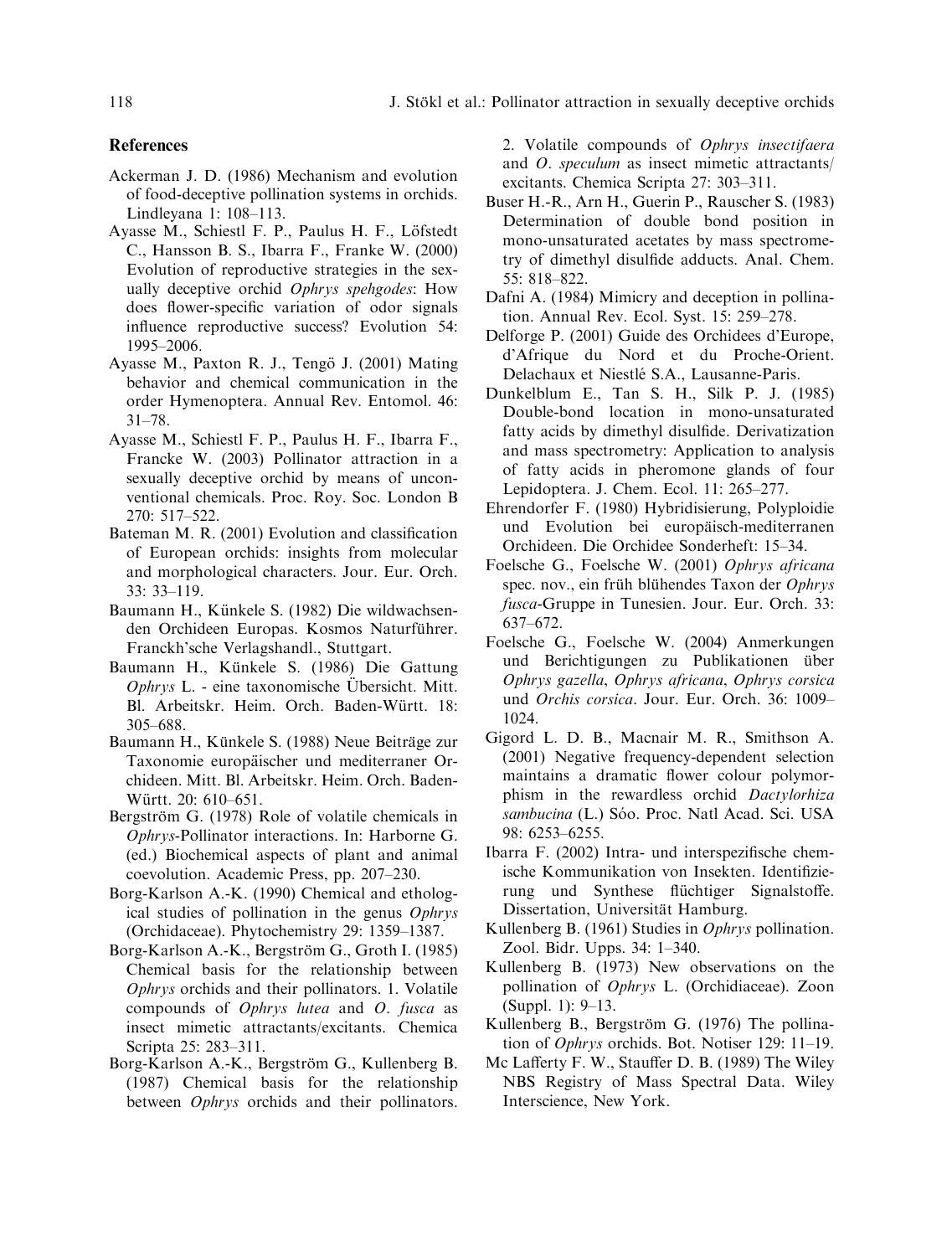- Moya S., Ackermann J. D. (1993) Variation in the floral fragrance of Epidendrum ciliare (Orchidaceae). Nord. J. Bot. 13: 41–47
- Nilson A. (1992) Orchid pollination biology. Trends Ecol. Evol. 7: 255–259.
- Paulus H. F. (1988) Beobachtungen und Experimente zur Pseudokopulation auf Ophrys-Arten (Orchidaceae) Kretas (II) mit einer Beschreibung von Ophrys sitiaca H.F. Paulus & C.+A. Alibertis nov. spec. aus dem Ophrys fusca-omegaifera-Formenkreis. Mitt. Bl. Arbeitskr. Heim. Orch. Baden-Württ. 20: 817–882.
- Paulus H. F. (2001) Material zu einer Revision des Ophrys fusca s.str. Artenkreises I. – Ophrys nigroaenea-fusca, O. colletes-fusca, O. flavipesfusca, O. funera, O. forestieri oder was ist die typische Ophrys fusca Link 1799 (Orchidaceae)? Jour. Eur. Orch. 33: 121–177.
- Paulus H. F., Gack C. (1986) Neue Befunde zur Pseudokopulation und Bestäuberspezifität in der Orchideengattung Ophrys – Untersuchungen in Kreta, Süditalien und Israel. Die Orchidee Sonderheft: 48–86.
- Paulus H. F., Gack C. (1990a) Pollinators as prepollinating isolation factors: evolution and speciation in Ophrys (Orchidiaceae). Israel J. Bot. 39: 43–79.
- Paulus H. F., Gack C. (1990b) Pollination of Ophrys in Cyprus. Pl. Syst. Evol. 169: 177–207.
- Paulus H. F., Gack C. (1994) Signalfälschung als Bestäubungsstrategie in der mediterranen Orchideengattung Ophrys – Probleme der Artbildung und der Artabgrenzung. Eurochris 92: 45–71.
- Peakall R. (1990) Responses of male Zaspilothynnus trilobatus turner wasps to female and the sexually deceptive orchid it pollinates. Funct. Ecol. 4: 159–167.
- Pijl van der L., Dodson C. H. (1966) Orchid flowers: their pollination and evolution. Univ. of Miami Press, Coral Gables, FL.
- Pouyanne A. (1917) Le fecondation des Ophrys par les insects. Bull. Soc. Hist. Nat. Afr. Nord 8: 6–7.
- Renz J. (1929) Über neue Orchideen von Rhodos, Cypern and Syrien. Repert. Spec. Nov. Regni. Veg. 27: 193–218.
- Schiestl F. P., Ayasse M. (2001) Post-pollination emission of a repellent compound in a sexually deceptive orchid: a new mechanism for maximizing reproductive success? Oecologia 126: 531–534.
- Schiestl F. P., Ayasse M. (2002) Do changes in floral odor cause speciation in sexually deceptive orchids? Pl. Syst. Evol. 234: 111–119.
- Schiestl F. P., Marion-Poll F. (2002) Detection of physiologically active flower volatiles using gas chromatography coupled with electroantennography. In: Jackson J. F., Linskens H. F., Inman R. B. (eds.) Molecular methods of plant analysis 21. Springer, Berlin Heidelberg, pp. 173–198.
- Schiestl F. P., Ayasse M., Paulus H. F., Löfstedt C., Hansson B. S., Ibarra F., Francke W. (1999) Orchid pollination by sexual swindle. Nature 399: 421–422.
- Schiestl F. P., Ayasse M., Paulus H. F., Löfstedt C., Hansson B. S., Ibarra F., Francke W. (2000) Sex pheromone mimicry in the early orchid (Ophrys sphegodes): patters of hydrocarbons as the key mechanism for pollination by sexual deception. J. Comp. Physiol. A 186: 567–574.
- Schmid-Egger C., Scheuchl E. (1997) Illustrierte Bestimmungstabellen der Wildbienen Deutschlands und Österreichs unter Berücksichtigung der Arten der Schweiz. Eigenverlag, Velden/Vils.
- Singer R. B. (2002) The pollination mechanism in Trigonidium obtusum Lindl. (Orchidaceae: Maxillariinae): Sexual mimicry and trap-flowers. Ann. Bot. 89: 157–163.
- Soliva M., Widmer A. (2003) Gene flow across species boundaries in sympatric, sexually deceptive Ophrys (Orchidaceae) species. Evolution 57: 2252–2261.
- Soliva M., Gautschi B., Salzmann C., Tenzer I., Widmer A. (2000) Isolation and characterisation of microsatellite loci in the orchid Ophrys araneola (Orchidaceae) and a test for crossspecies amplification. Molec. Ecol. 9: 2178– 2179.
- Soliva M., Kocyan A., Widmer A. (2001) Molecular phylogenetics of the sexually deceptive orchid genus Ophrys (Orchidaceae) based on nuclear and chloroplast DNA sequences. Molec. Phylogent. Evol. 20: 78–88.
- SPSS. (1997) SPSS base 7.5 for Windows user's guide. SPSS Inc. Chicago.
- Steiner K. E., Whitehead V. B., Johnson S. D. (1994) Floral and pollinator divergence in two sexually deceptive South African orchids. Amer. J. Bot. 81: 185–194.
- Tengö J. (1979) Odour-released behaviour in Andrena male bees. Zoon 7: 15–48.